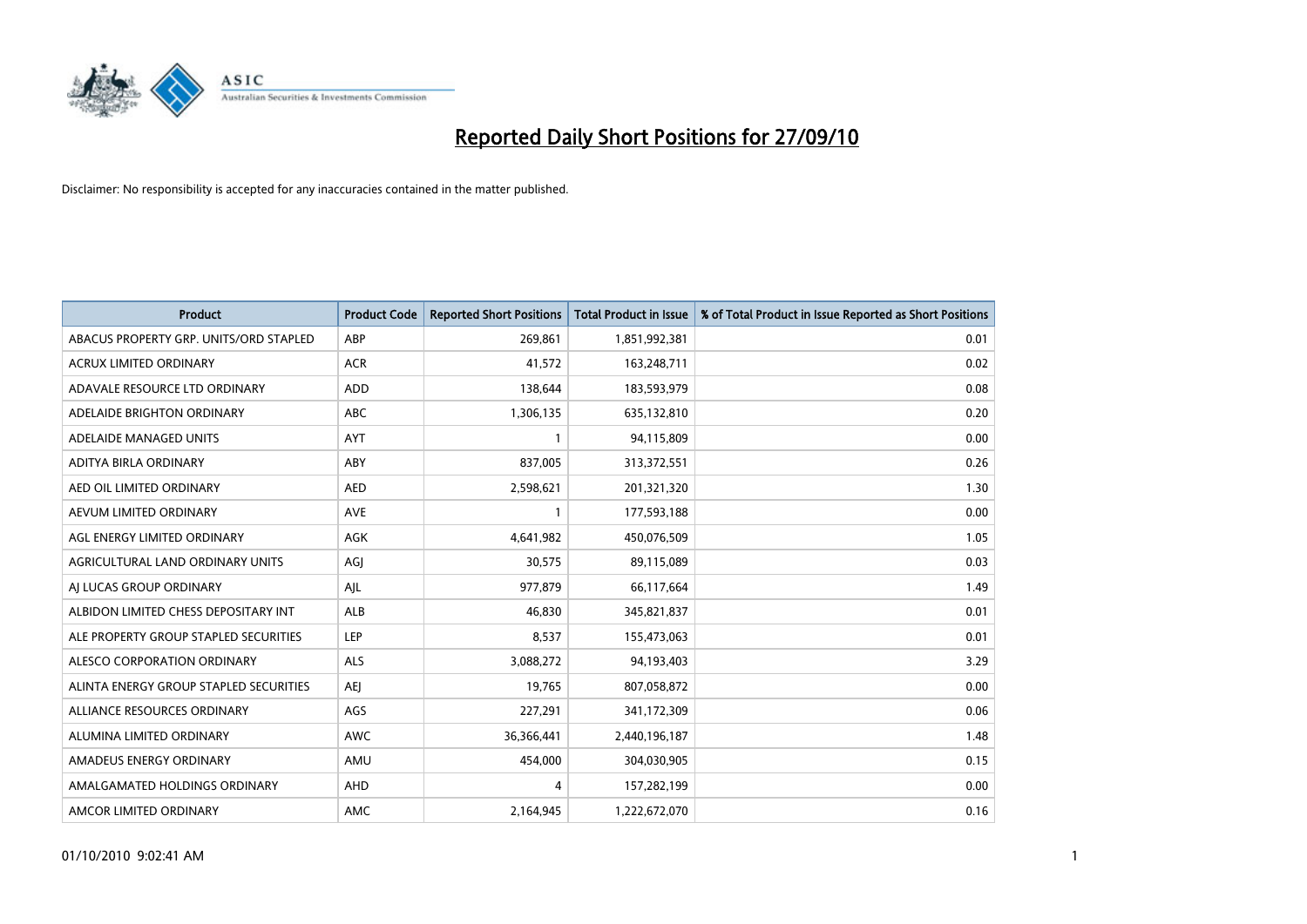

| <b>Product</b>                          | <b>Product Code</b> | <b>Reported Short Positions</b> | Total Product in Issue | % of Total Product in Issue Reported as Short Positions |
|-----------------------------------------|---------------------|---------------------------------|------------------------|---------------------------------------------------------|
| AMP LIMITED ORDINARY                    | AMP                 | 22,858,564                      | 2,071,925,423          | 1.07                                                    |
| ANDEAN RESOURCES LTD ORDINARY           | <b>AND</b>          | 89,321                          | 543,257,867            | 0.01                                                    |
| ANSELL LIMITED ORDINARY                 | <b>ANN</b>          | 1,138,366                       | 132,871,402            | 0.85                                                    |
| ANTARES ENERGY LTD ORDINARY             | <b>AZZ</b>          | 596,907                         | 299,333,110            | 0.20                                                    |
| ANZ BANKING GRP LTD ORDINARY            | ANZ                 | 7,558,074                       | 2,559,418,024          | 0.28                                                    |
| APA GROUP STAPLED SECURITIES            | <b>APA</b>          | 5,220,833                       | 551,689,118            | 0.95                                                    |
| APEX MINERALS NL ORDINARY               | <b>AXM</b>          | 885,146                         | 3,567,819,909          | 0.02                                                    |
| APN EUROPEAN RETAIL UNITS STAPLED SEC.  | <b>AEZ</b>          | 11,832                          | 544,910,660            | 0.00                                                    |
| APN NEWS & MEDIA ORDINARY               | <b>APN</b>          | 10,207,095                      | 598,823,853            | 1.71                                                    |
| APOLLO GAS LIMITED ORDINARY             | <b>AZO</b>          | 71,180                          | 90,400,136             | 0.08                                                    |
| AQUARIUS PLATINUM. ORDINARY             | <b>AQP</b>          | 6,859,376                       | 463,231,008            | 1.47                                                    |
| AQUILA RESOURCES ORDINARY               | <b>AQA</b>          | 1,452,440                       | 322,862,186            | 0.42                                                    |
| ARAFURA RESOURCE LTD ORDINARY           | <b>ARU</b>          | 115,532                         | 290,640,342            | 0.04                                                    |
| ARDENT LEISURE GROUP STAPLED SECURITIES | AAD                 | 86,278                          | 312,836,274            | 0.03                                                    |
| ARISTOCRAT LEISURE ORDINARY             | ALL                 | 26,817,384                      | 533,379,348            | 5.00                                                    |
| ASCIANO GROUP STAPLED SECURITIES        | <b>AIO</b>          | 11,213,839                      | 2,926,103,883          | 0.37                                                    |
| ASG GROUP LIMITED ORDINARY              | ASZ                 | 240,068                         | 151,836,046            | 0.15                                                    |
| ASPEN GROUP ORD/UNITS STAPLED           | <b>APZ</b>          | 362,246                         | 583,934,711            | 0.06                                                    |
| ASTRO JAP PROP GROUP STAPLED SECURITIES | AJA                 | 27,469                          | 508,212,161            | 0.00                                                    |
| ASX LIMITED ORDINARY                    | ASX                 | 4,573,497                       | 173,576,316            | 2.66                                                    |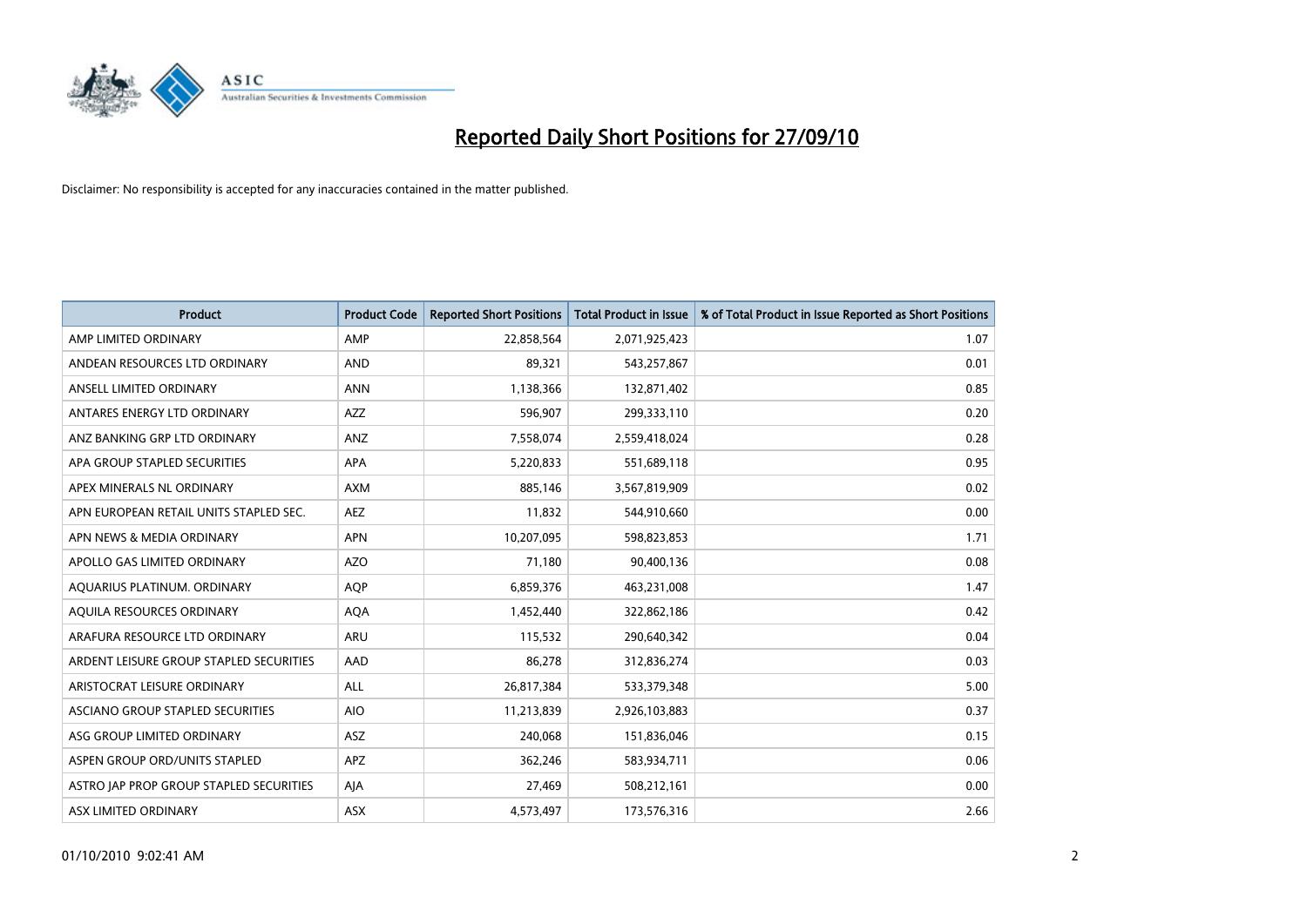

| <b>Product</b>                       | <b>Product Code</b> | <b>Reported Short Positions</b> | <b>Total Product in Issue</b> | % of Total Product in Issue Reported as Short Positions |
|--------------------------------------|---------------------|---------------------------------|-------------------------------|---------------------------------------------------------|
| ATLAS IRON LIMITED ORDINARY          | <b>AGO</b>          | 4,060,098                       | 540,009,119                   | 0.73                                                    |
| AUCKLAND INTERNATION ORDINARY        | AIA                 | 54                              | 1,310,392,831                 | 0.00                                                    |
| <b>AURORA OIL &amp; GAS ORDINARY</b> | <b>AUT</b>          | 714,892                         | 276,965,342                   | 0.25                                                    |
| AUSDRILL LIMITED ORDINARY            | ASL                 | 101,931                         | 261,820,159                   | 0.03                                                    |
| AUSENCO LIMITED ORDINARY             | <b>AAX</b>          | 3,803,553                       | 122,427,576                   | 3.11                                                    |
| <b>AUSTAL LIMITED ORDINARY</b>       | ASB                 | 249,556                         | 188,069,638                   | 0.12                                                    |
| <b>AUSTAR UNITED ORDINARY</b>        | <b>AUN</b>          | 12,434,391                      | 1,260,071,912                 | 0.98                                                    |
| AUSTBROKERS HOLDINGS ORDINARY        | <b>AUB</b>          | 2                               | 52,736,987                    | 0.00                                                    |
| AUSTEREO GROUP LTD. ORDINARY         | <b>AEO</b>          | 81,298                          | 344,798,708                   | 0.02                                                    |
| AUSTRALAND PROPERTY STAPLED SECURITY | <b>ALZ</b>          | 96,241                          | 576,837,197                   | 0.02                                                    |
| AUSTRALIAN AGRICULT. ORDINARY        | AAC                 | 4,589,173                       | 264,264,459                   | 1.74                                                    |
| AUSTRALIAN EDUCATION UNITS           | <b>AEU</b>          | 625,000                         | 134,973,383                   | 0.46                                                    |
| AUSTRALIAN INFRASTR, UNITS/ORDINARY  | <b>AIX</b>          | 169,547                         | 620,733,944                   | 0.02                                                    |
| AUSTRALIAN MINES LTD ORDINARY        | <b>AUZ</b>          | 1,400,000                       | 6,981,662,168                 | 0.02                                                    |
| AUSTRALIAN PHARM, ORDINARY           | API                 | 811,867                         | 488,115,883                   | 0.17                                                    |
| AVEXA LIMITED ORDINARY               | <b>AVX</b>          | 243,657                         | 847,688,779                   | 0.03                                                    |
| AVOCA RESOURCES ORDINARY             | <b>AVO</b>          | 6,917,438                       | 290,892,011                   | 2.37                                                    |
| AWB LIMITED ORDINARY                 | AWB                 | 1,081,625                       | 817,304,356                   | 0.13                                                    |
| AWE LIMITED ORDINARY                 | <b>AWE</b>          | 759,347                         | 521,871,941                   | 0.15                                                    |
| AXA ASIA PACIFIC ORDINARY            | <b>AXA</b>          | 6,019,268                       | 2,067,095,545                 | 0.28                                                    |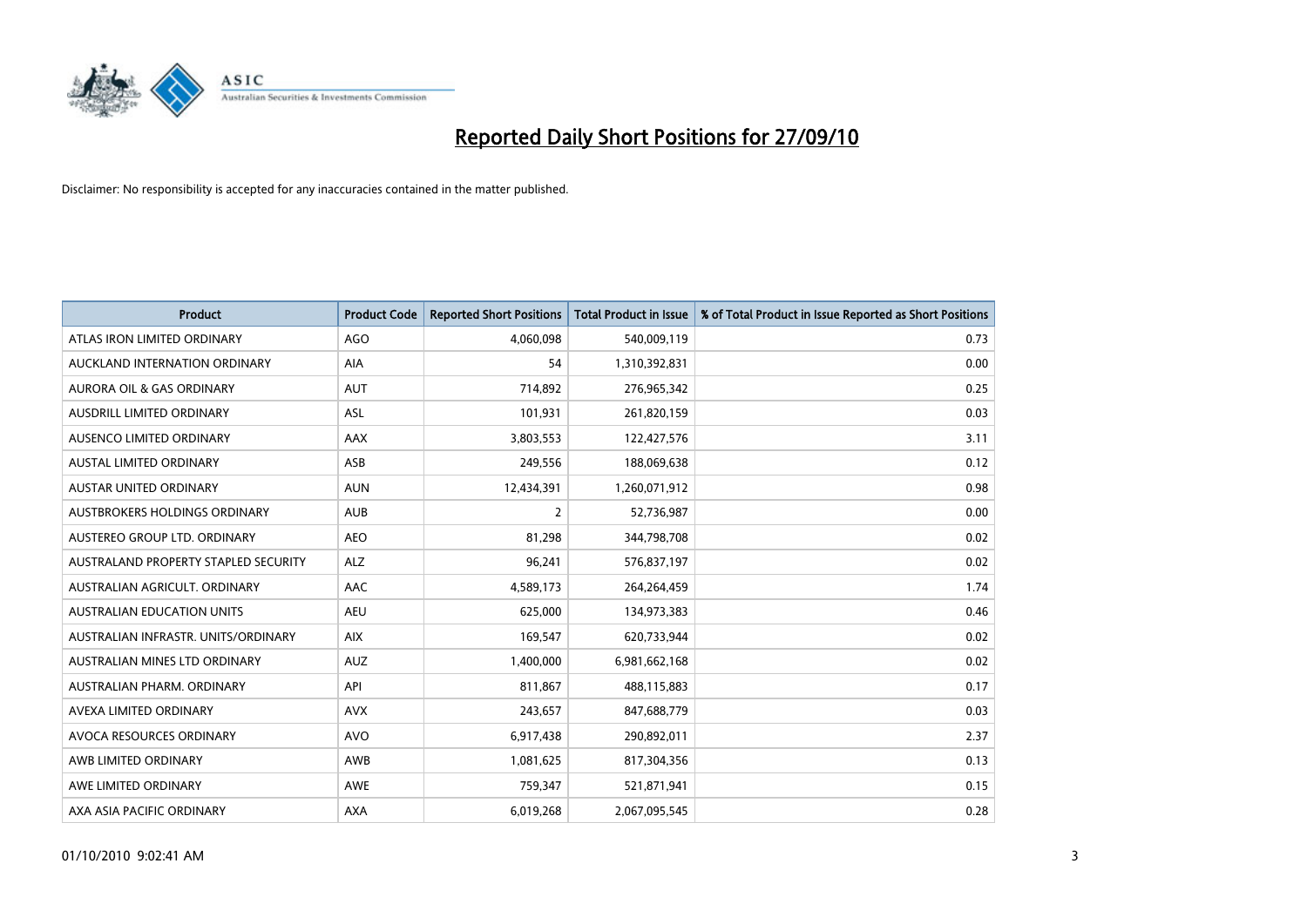

| <b>Product</b>                       | <b>Product Code</b> | <b>Reported Short Positions</b> | <b>Total Product in Issue</b> | % of Total Product in Issue Reported as Short Positions |
|--------------------------------------|---------------------|---------------------------------|-------------------------------|---------------------------------------------------------|
| BANK OF QUEENSLAND. ORDINARY         | <b>BOO</b>          | 1,410,077                       | 215,681,127                   | 0.65                                                    |
| <b>BANNERMAN RESOURCES ORDINARY</b>  | <b>BMN</b>          | 278,579                         | 201,710,934                   | 0.14                                                    |
| <b>BASS STRAIT OIL CO ORDINARY</b>   | <b>BAS</b>          | 1,482                           | 291,030,250                   | 0.00                                                    |
| <b>BAUXITE RESOURCE LTD ORDINARY</b> | <b>BAU</b>          | 44,797                          | 234,379,896                   | 0.02                                                    |
| BEACH ENERGY LIMITED ORDINARY        | <b>BPT</b>          | 1,410,273                       | 1,092,548,972                 | 0.12                                                    |
| BENDIGO AND ADELAIDE ORDINARY        | <b>BEN</b>          | 3,818,698                       | 354,523,668                   | 1.08                                                    |
| <b>BENDIGO MINING LTD ORDINARY</b>   | <b>BDG</b>          | 14,925,598                      | 509,712,735                   | 2.93                                                    |
| BERKELEY RESOURCES ORDINARY          | <b>BKY</b>          | 10,976                          | 137,590,319                   | 0.01                                                    |
| BHP BILLITON LIMITED ORDINARY        | <b>BHP</b>          | 37,423,150                      | 3,356,081,497                 | 1.06                                                    |
| <b>BILLABONG ORDINARY</b>            | <b>BBG</b>          | 5,535,890                       | 253,122,552                   | 2.20                                                    |
| <b>BIOTA HOLDINGS ORDINARY</b>       | <b>BTA</b>          | 1,562,014                       | 179,878,356                   | 0.86                                                    |
| <b>BISALLOY STEEL ORDINARY</b>       | <b>BIS</b>          | 84,480                          | 216,455,965                   | 0.04                                                    |
| BKI INVESTMENT LTD ORDINARY          | BKI                 | 508                             | 420,919,092                   | 0.00                                                    |
| <b>BLACKTHORN RESOURCES ORDINARY</b> | <b>BTR</b>          | 35,848                          | 106,885,300                   | 0.03                                                    |
| <b>BLUESCOPE STEEL LTD ORDINARY</b>  | <b>BSL</b>          | 16,970,147                      | 1,823,322,017                 | 0.92                                                    |
| <b>BOART LONGYEAR ORDINARY</b>       | <b>BLY</b>          | 3,301,369                       | 461,163,412                   | 0.70                                                    |
| <b>BOOM LOGISTICS ORDINARY</b>       | <b>BOL</b>          | 337,999                         | 460,795,156                   | 0.07                                                    |
| BORAL LIMITED, ORDINARY              | <b>BLD</b>          | 22,640,586                      | 718,853,617                   | 3.14                                                    |
| BOTSWANA METALS LTD ORDINARY         | <b>BML</b>          | 7.000                           | 106,087,760                   | 0.01                                                    |
| <b>BOW ENERGY LIMITED ORDINARY</b>   | <b>BOW</b>          | 3,371,936                       | 280,607,187                   | 1.20                                                    |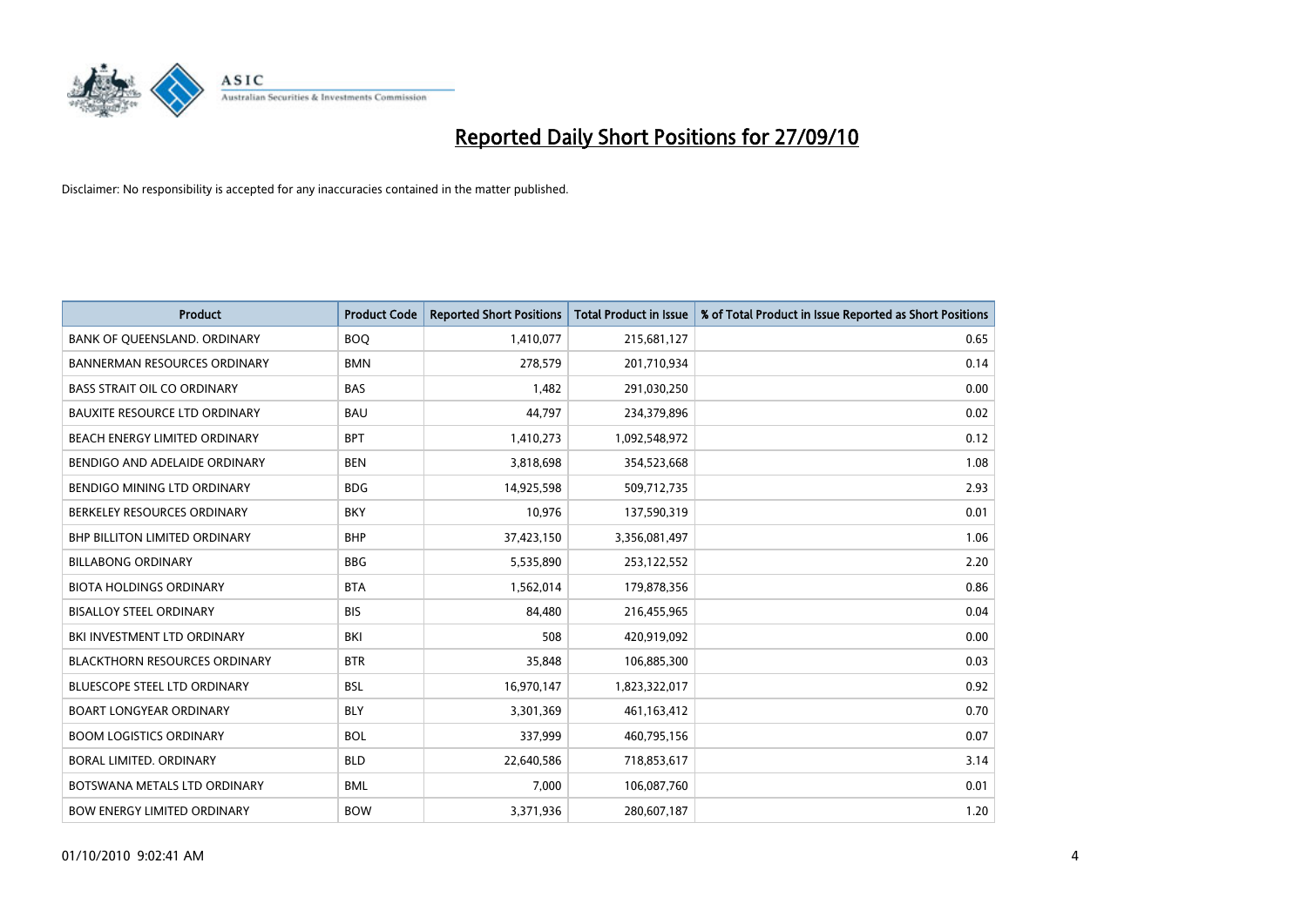

| <b>Product</b>                           | <b>Product Code</b> | <b>Reported Short Positions</b> | <b>Total Product in Issue</b> | % of Total Product in Issue Reported as Short Positions |
|------------------------------------------|---------------------|---------------------------------|-------------------------------|---------------------------------------------------------|
| <b>BRADKEN LIMITED ORDINARY</b>          | <b>BKN</b>          | 642,522                         | 139,346,259                   | 0.46                                                    |
| <b>BRAMBLES LIMITED ORDINARY</b>         | <b>BXB</b>          | 11,728,485                      | 1,422,587,768                 | 0.78                                                    |
| <b>BREVILLE GROUP LTD ORDINARY</b>       | <b>BRG</b>          | 2.740                           | 129,515,322                   | 0.00                                                    |
| <b>BRICKWORKS LIMITED ORDINARY</b>       | <b>BKW</b>          | 24,299                          | 147,235,904                   | 0.02                                                    |
| <b>BROCKMAN RESOURCES ORDINARY</b>       | <b>BRM</b>          | 190,163                         | 141,588,151                   | 0.13                                                    |
| BT INVESTMENT MNGMNT ORDINARY            | <b>BTT</b>          | 543,614                         | 160,000,000                   | 0.34                                                    |
| <b>BUNNINGS WAREHOUSE ORDINARY UNITS</b> | <b>BWP</b>          | 413,852                         | 427,042,646                   | 0.10                                                    |
| <b>BURU ENERGY ORDINARY</b>              | <b>BRU</b>          | 171,612                         | 182,769,813                   | 0.09                                                    |
| <b>CABCHARGE AUSTRALIA ORDINARY</b>      | CAB                 | 2,578,092                       | 120,437,014                   | 2.12                                                    |
| CALTEX AUSTRALIA ORDINARY                | <b>CTX</b>          | 6,806,589                       | 270,000,000                   | 2.54                                                    |
| CAMPBELL BROTHERS ORDINARY               | <b>CPB</b>          | 529,887                         | 63,517,495                    | 0.84                                                    |
| CAPE LAMBERT RES LTD ORDINARY            | <b>CFE</b>          | 381,016                         | 593,166,467                   | 0.07                                                    |
| <b>CARBON ENERGY ORDINARY</b>            | <b>CNX</b>          | 476,990                         | 609,497,650                   | 0.07                                                    |
| <b>CARDNO LIMITED ORDINARY</b>           | CDD                 | 12,795                          | 105,599,600                   | 0.01                                                    |
| CARNARVON PETROLEUM ORDINARY             | <b>CVN</b>          | 2,113,223                       | 686,759,634                   | 0.31                                                    |
| <b>CARNEGIE WAVE ENERGY ORDINARY</b>     | <b>CWE</b>          | 83,000                          | 565,237,627                   | 0.01                                                    |
| CARPATHIAN RESOURCES ORDINARY            | <b>CPN</b>          | 75,000                          | 265,533,501                   | 0.03                                                    |
| CARPENTARIA EXP. LTD ORDINARY            | CAP                 | 9,777                           | 93,821,301                    | 0.01                                                    |
| CARSALES.COM LTD ORDINARY                | <b>CRZ</b>          | 1,004,085                       | 232,500,800                   | 0.43                                                    |
| CASH CONVERTERS ORD/DIV ACCESS           | CCV                 | 17,624                          | 379,761,025                   | 0.00                                                    |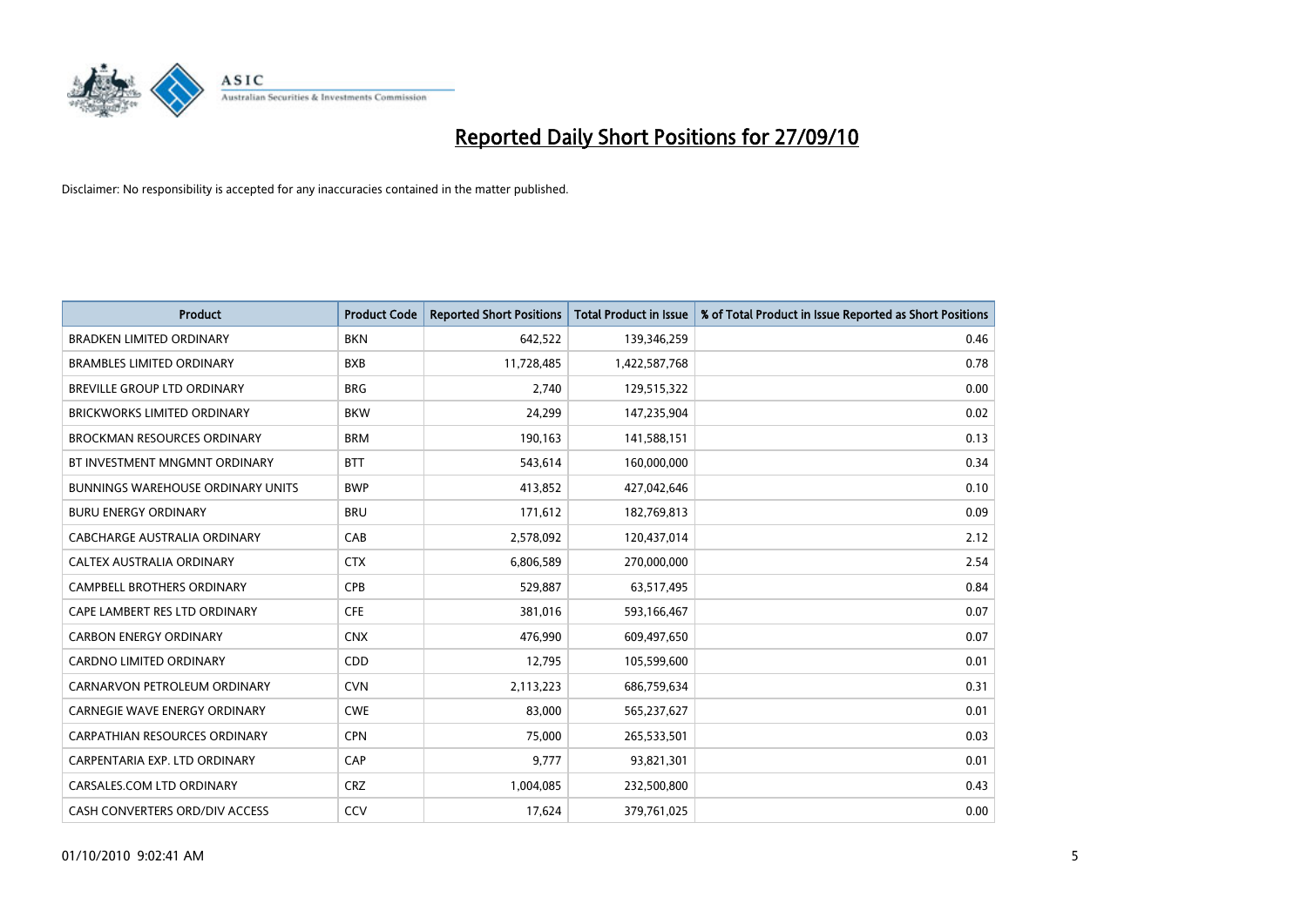

| <b>Product</b>                                | <b>Product Code</b> | <b>Reported Short Positions</b> | Total Product in Issue | % of Total Product in Issue Reported as Short Positions |
|-----------------------------------------------|---------------------|---------------------------------|------------------------|---------------------------------------------------------|
| <b>CASPIAN OIL &amp; GAS ORDINARY</b>         | <b>CIG</b>          | 50,000                          | 1,331,500,513          | 0.00                                                    |
| CATALPA RESOURCES ORDINARY                    | CAH                 | 79.869                          | 162,752,409            | 0.05                                                    |
| <b>CEC GROUP LIMITED ORDINARY</b>             | <b>CEG</b>          | 1,750                           | 79,662,662             | 0.00                                                    |
| <b>CELLNET GROUP ORDINARY</b>                 | <b>CLT</b>          | 1,342                           | 73,122,185             | 0.00                                                    |
| <b>CENTENNIAL COAL ORDINARY</b>               | <b>CEY</b>          | 820,617                         | 395,028,737            | 0.21                                                    |
| CENTRAL PETROLEUM ORDINARY                    | <b>CTP</b>          | 11,455                          | 907,297,842            | 0.00                                                    |
| <b>CENTRO PROPERTIES UNITS/ORD STAPLED</b>    | <b>CNP</b>          | 280,379                         | 972,414,514            | 0.03                                                    |
| <b>CENTRO RETAIL GROUP STAPLED SECURITIES</b> | <b>CER</b>          | 725,434                         | 2,286,399,424          | 0.03                                                    |
| CERAMIC FUEL CELLS ORDINARY                   | CFU                 | 79,718                          | 1,176,223,560          | 0.01                                                    |
| <b>CFS RETAIL PROPERTY UNITS</b>              | <b>CFX</b>          | 50,273,562                      | 2,530,069,990          | 1.97                                                    |
| CGA MINING LIMITED ORDINARY                   | <b>CGX</b>          | 218,981                         | 331,294,976            | 0.06                                                    |
| <b>CHALLENGER DIV.PRO. STAPLED UNITS</b>      | <b>CDI</b>          | 8,278                           | 913,426,007            | 0.00                                                    |
| <b>CHALLENGER F.S.G.LTD ORDINARY</b>          | CGF                 | 9,964,504                       | 499,473,232            | 1.98                                                    |
| <b>CHANDLER MACLEOD LTD ORDINARY</b>          | <b>CMG</b>          | 11,970                          | 421,812,960            | 0.00                                                    |
| CHARTER HALL GROUP STAPLED US PROHIBIT.       | <b>CHC</b>          | 1,199,033                       | 1,225,365,088          | 0.09                                                    |
| <b>CHARTER HALL OFFICE UNIT</b>               | COO                 | 896,734                         | 493,319,730            | 0.18                                                    |
| <b>CHARTER HALL RETAIL UNITS</b>              | <b>CQR</b>          | 444,291                         | 305,810,723            | 0.13                                                    |
| CHEMGENEX PHARMACEUT ORDINARY                 | <b>CXS</b>          | 221,509                         | 283,348,870            | 0.08                                                    |
| CITADEL RESOURCE GRP ORDINARY                 | CGG                 | 2,724,629                       | 2,367,460,116          | 0.12                                                    |
| CITIGOLD CORP LTD ORDINARY                    | <b>CTO</b>          | 2.098.686                       | 964,512,301            | 0.22                                                    |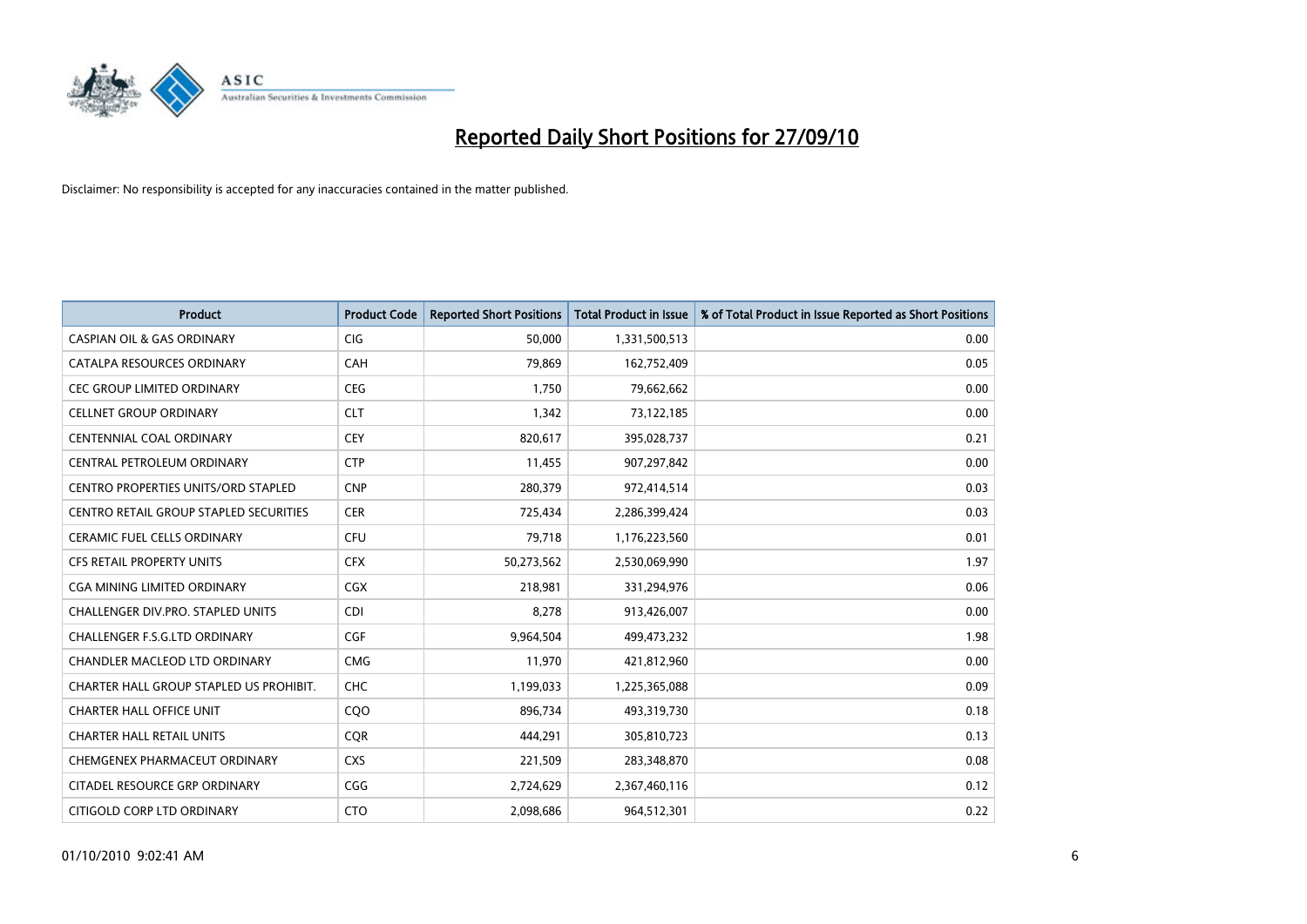

| <b>Product</b>                      | <b>Product Code</b> | <b>Reported Short Positions</b> | <b>Total Product in Issue</b> | % of Total Product in Issue Reported as Short Positions |
|-------------------------------------|---------------------|---------------------------------|-------------------------------|---------------------------------------------------------|
| CLINUVEL PHARMACEUT, ORDINARY       | CUV                 | 41,277                          | 303,443,665                   | 0.01                                                    |
| <b>CLOUGH LIMITED ORDINARY</b>      | <b>CLO</b>          | 426,903                         | 771,806,269                   | 0.05                                                    |
| <b>COAL &amp; ALLIED ORDINARY</b>   | <b>CNA</b>          | 1,175                           | 86,584,735                    | 0.00                                                    |
| COAL OF AFRICA LTD ORDINARY         | <b>CZA</b>          | 1,440,976                       | 530,514,663                   | 0.27                                                    |
| <b>COALSPUR MINES LTD ORDINARY</b>  | <b>CPL</b>          | 779,158                         | 379,088,134                   | 0.20                                                    |
| COCA-COLA AMATIL ORDINARY           | <b>CCL</b>          | 3,968,652                       | 754,615,919                   | 0.52                                                    |
| <b>COCHLEAR LIMITED ORDINARY</b>    | <b>COH</b>          | 743,867                         | 56,574,987                    | 1.31                                                    |
| COCKATOO COAL ORDINARY              | <b>COK</b>          | 3,508,981                       | 868,499,759                   | 0.41                                                    |
| <b>COEUR D'ALENE MINES. CDI 1:1</b> | <b>CXC</b>          | 1.000                           | 4,427,833                     | 0.02                                                    |
| COMMONWEALTH BANK, ORDINARY         | <b>CBA</b>          | 16,835,487                      | 1,548,872,074                 | 1.04                                                    |
| COMMONWEALTH PROP ORDINARY UNITS    | <b>CPA</b>          | 18,015,427                      | 2,012,803,230                 | 0.90                                                    |
| <b>COMPASS RESOURCES ORDINARY</b>   | <b>CMR</b>          | 101,480                         | 147,402,920                   | 0.07                                                    |
| COMPUTERSHARE LTD ORDINARY          | <b>CPU</b>          | 4,443,531                       | 555,664,059                   | 0.79                                                    |
| CONNECTEAST GROUP STAPLED           | <b>CEU</b>          | 31,011,856                      | 3,940,145,951                 | 0.79                                                    |
| CONQUEST MINING ORDINARY            | CQT                 | 4,011,261                       | 375,898,722                   | 1.06                                                    |
| CONSOLIDATED MEDIA, ORDINARY        | <b>CMI</b>          | 3,127,409                       | 596,758,471                   | 0.53                                                    |
| CONTANGO MICROCAP ORDINARY          | <b>CTN</b>          | 7,500                           | 150,088,688                   | 0.00                                                    |
| COOPER ENERGY LTD ORDINARY          | <b>COE</b>          | 58,047                          | 292,576,001                   | 0.02                                                    |
| <b>COPPER STRIKE LTD ORDINARY</b>   | <b>CSE</b>          | 714                             | 129,455,571                   | 0.00                                                    |
| COUNT FINANCIAL ORDINARY            | COU                 | 1,382,550                       | 260,258,799                   | 0.53                                                    |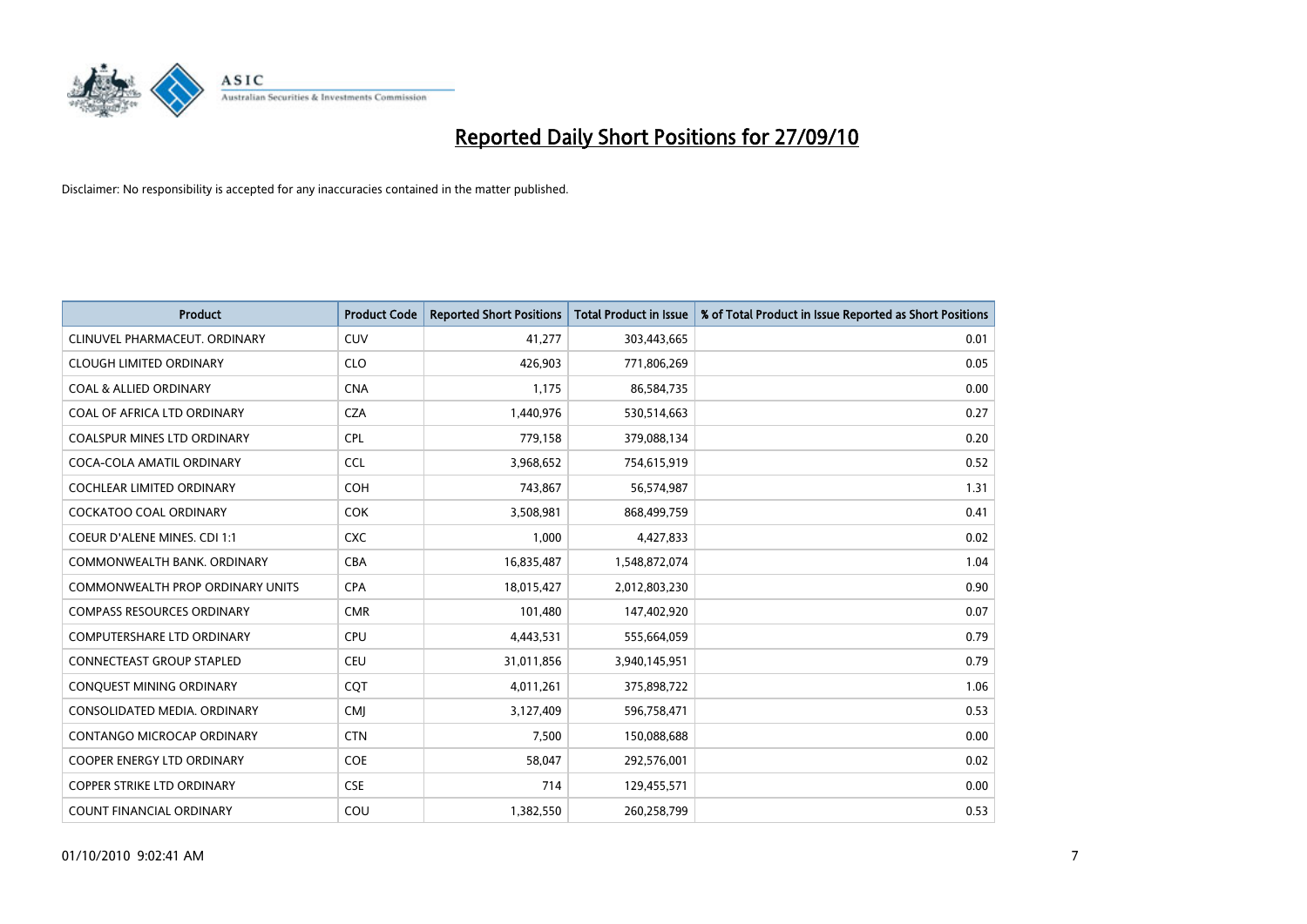

| <b>Product</b>                      | <b>Product Code</b> | <b>Reported Short Positions</b> | <b>Total Product in Issue</b> | % of Total Product in Issue Reported as Short Positions |
|-------------------------------------|---------------------|---------------------------------|-------------------------------|---------------------------------------------------------|
| <b>CRANE GROUP LIMITED ORDINARY</b> | <b>CRG</b>          | 3,117,191                       | 78,286,427                    | 3.96                                                    |
| CROMWELL GROUP STAPLED SECURITIES   | <b>CMW</b>          | 138,643                         | 902,268,478                   | 0.02                                                    |
| <b>CROWN LIMITED ORDINARY</b>       | <b>CWN</b>          | 4,768,885                       | 753,555,290                   | 0.61                                                    |
| <b>CSG LIMITED ORDINARY</b>         | CSV                 | 302,407                         | 244,269,695                   | 0.12                                                    |
| <b>CSL LIMITED ORDINARY</b>         | <b>CSL</b>          | 9,347,532                       | 549,967,860                   | 1.68                                                    |
| <b>CSR LIMITED ORDINARY</b>         | <b>CSR</b>          | 6,671,985                       | 1,517,907,314                 | 0.42                                                    |
| <b>CUDECO LIMITED ORDINARY</b>      | CDU                 | 667,429                         | 136,065,740                   | 0.50                                                    |
| <b>CUSTOMERS LIMITED ORDINARY</b>   | CUS                 | 139,338                         | 135,521,531                   | 0.10                                                    |
| DART ENERGY LTD ORDINARY            | <b>DTE</b>          | 1,266,836                       | 419,748,184                   | 0.31                                                    |
| DAVID JONES LIMITED ORDINARY        | <b>DIS</b>          | 19,397,273                      | 510,945,759                   | 3.79                                                    |
| DECMIL GROUP LIMITED ORDINARY       | <b>DCG</b>          | 19,147                          | 123,804,568                   | 0.01                                                    |
| DEEP YELLOW LIMITED ORDINARY        | <b>DYL</b>          | 15,876                          | 1,125,814,458                 | 0.00                                                    |
| DEVINE LIMITED ORDINARY             | <b>DVN</b>          | 1,000                           | 634,918,223                   | 0.00                                                    |
| DEXUS PROPERTY GROUP STAPLED UNITS  | <b>DXS</b>          | 14,358,618                      | 4,839,024,176                 | 0.29                                                    |
| DISCOVERY METALS LTD ORDINARY       | <b>DML</b>          | 373,614                         | 302,202,585                   | 0.12                                                    |
| DOMINION MINING ORDINARY            | <b>DOM</b>          | 338,104                         | 103,327,059                   | 0.33                                                    |
| DOMINO PIZZA ENTERPR ORDINARY       | <b>DMP</b>          | $\overline{2}$                  | 68,407,674                    | 0.00                                                    |
| DOWNER EDI LIMITED ORDINARY         | <b>DOW</b>          | 2,770,685                       | 338,466,351                   | 0.80                                                    |
| DUET GROUP STAPLED US PROHIBIT.     | <b>DUE</b>          | 617,568                         | 887,304,690                   | 0.08                                                    |
| DULUXGROUP LIMITED ORDINARY         | <b>DLX</b>          | 32,070                          | 366,945,710                   | 0.00                                                    |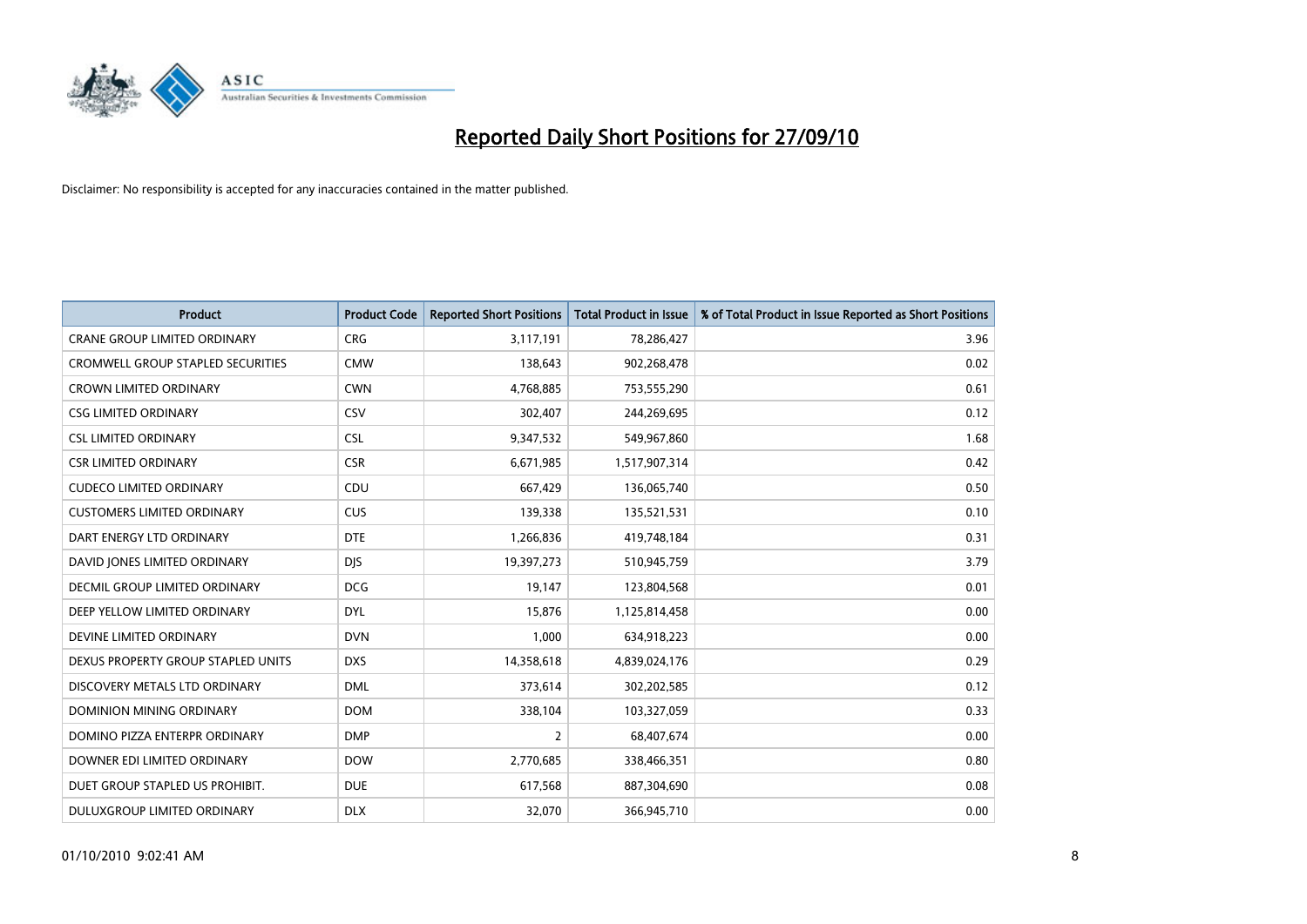

| <b>Product</b>                            | <b>Product Code</b> | <b>Reported Short Positions</b> | <b>Total Product in Issue</b> | % of Total Product in Issue Reported as Short Positions |
|-------------------------------------------|---------------------|---------------------------------|-------------------------------|---------------------------------------------------------|
| <b>EASTERN STAR GAS ORDINARY</b>          | ESG                 | 4,124,147                       | 991,302,041                   | 0.41                                                    |
| EDT RETAIL TRUST UNITS                    | <b>EDT</b>          | 99,457                          | 4,700,290,868                 | 0.00                                                    |
| <b>ELDERS LIMITED ORDINARY</b>            | <b>ELD</b>          | 17,084,887                      | 448,598,480                   | 3.81                                                    |
| ELDORADO GOLD CORP CDI 1:1                | EAU                 | 41,647                          | 21,671,827                    | 0.19                                                    |
| ELIXIR PETROLEUM LTD ORDINARY             | <b>EXR</b>          | 324,400                         | 188,988,472                   | 0.17                                                    |
| <b>EMECO HOLDINGS ORDINARY</b>            | <b>EHL</b>          | 767,206                         | 631,237,586                   | 0.13                                                    |
| ENERGY RESOURCES ORDINARY 'A'             | <b>ERA</b>          | 756,915                         | 190,737,934                   | 0.39                                                    |
| ENERGY WORLD CORPOR. ORDINARY             | <b>EWC</b>          | 6,711,512                       | 1,561,166,672                 | 0.42                                                    |
| ENTEK ENERGY LTD ORDINARY                 | <b>ETE</b>          | 489,903                         | 225,192,535                   | 0.22                                                    |
| <b>ENTELLECT SOLUTIONS ORDINARY</b>       | <b>ESN</b>          | 464,050                         | 1,740,334,200                 | 0.03                                                    |
| ENVESTRA LIMITED ORDINARY                 | <b>ENV</b>          | 1,261,646                       | 1,386,827,962                 | 0.09                                                    |
| EQUINOX MINERALS LTD CHESS DEPOSITARY INT | EON                 | 4,515,071                       | 707,868,211                   | 0.63                                                    |
| <b>EVEREST FINANCIAL ORDINARY</b>         | <b>EFG</b>          | 4,300                           | 251,442,316                   | 0.00                                                    |
| <b>EXTRACT RESOURCES ORDINARY</b>         | <b>EXT</b>          | 985,683                         | 243,302,298                   | 0.40                                                    |
| FAIRFAX MEDIA LTD ORDINARY                | <b>FXI</b>          | 278,897,629                     | 2,351,955,725                 | 11.86                                                   |
| <b>FANTASTIC HOLDINGS ORDINARY</b>        | <b>FAN</b>          | 3.000                           | 102,693,495                   | 0.00                                                    |
| FERRAUS LIMITED ORDINARY                  | <b>FRS</b>          | 370                             | 202,695,137                   | 0.00                                                    |
| FISHER & PAYKEL APP. ORDINARY             | <b>FPA</b>          | 9,814,113                       | 724,235,162                   | 1.35                                                    |
| FISHER & PAYKEL H. ORDINARY               | <b>FPH</b>          | 1,917,167                       | 517,418,502                   | 0.37                                                    |
| FKP PROPERTY GROUP STAPLED SECURITIES     | <b>FKP</b>          | 4,306,479                       | 1,166,821,398                 | 0.38                                                    |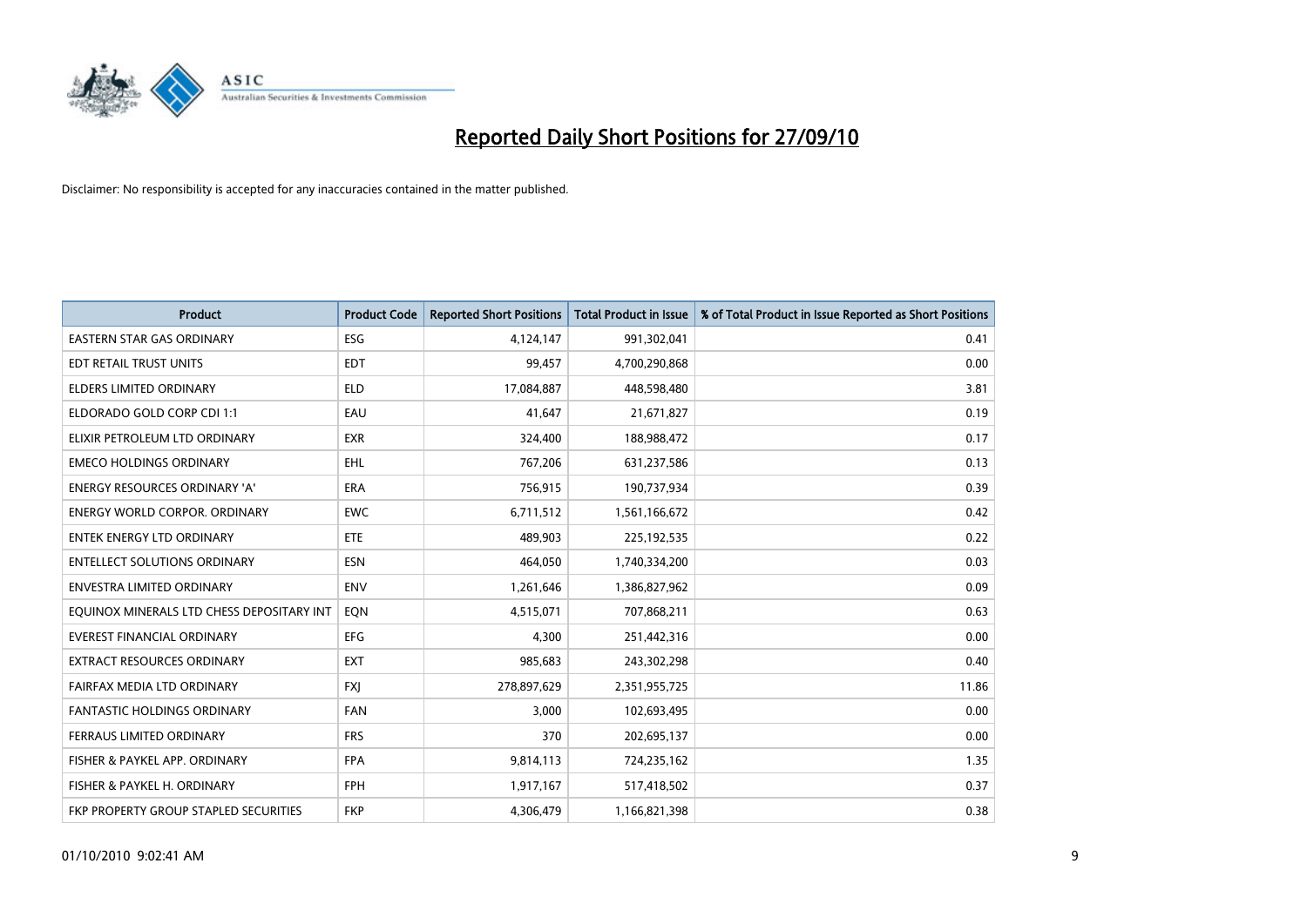

| <b>Product</b>                           | <b>Product Code</b> | <b>Reported Short Positions</b> | <b>Total Product in Issue</b> | % of Total Product in Issue Reported as Short Positions |
|------------------------------------------|---------------------|---------------------------------|-------------------------------|---------------------------------------------------------|
| FLEETWOOD CORP ORDINARY                  | <b>FWD</b>          | 59,670                          | 56,793,098                    | 0.11                                                    |
| FLETCHER BUILDING ORDINARY               | <b>FBU</b>          | 600,833                         | 611,250,393                   | 0.09                                                    |
| FLEXIGROUP LIMITED ORDINARY              | <b>FXL</b>          | 41,630                          | 275,472,492                   | 0.02                                                    |
| <b>FLIGHT CENTRE ORDINARY</b>            | <b>FLT</b>          | 2,648,140                       | 99,784,513                    | 2.65                                                    |
| FLINDERS MINES LTD ORDINARY              | <b>FMS</b>          | 20,661,145                      | 1,820,149,571                 | 1.14                                                    |
| <b>FOCUS MINERALS LTD ORDINARY</b>       | <b>FML</b>          | 409,956                         | 2,865,543,210                 | 0.01                                                    |
| <b>FORTE ENERGY NL ORDINARY</b>          | <b>FTE</b>          | 2,658,986                       | 580,658,031                   | 0.46                                                    |
| FORTESCUE METALS GRP ORDINARY            | <b>FMG</b>          | 20,222,027                      | 3,109,200,216                 | 0.63                                                    |
| <b>FOSTER'S GROUP ORDINARY</b>           | FGL                 | 3,536,299                       | 1,930,446,283                 | 0.19                                                    |
| FTD CORPORATION ORDINARY                 | <b>FTD</b>          | 8,088                           | 100,421,069                   | 0.01                                                    |
| FUNTASTIC LIMITED ORDINARY               | <b>FUN</b>          | 322,528                         | 340,997,682                   | 0.09                                                    |
| <b>G.U.D. HOLDINGS ORDINARY</b>          | <b>GUD</b>          | 154,205                         | 67,703,709                    | 0.22                                                    |
| <b>GALAXY RESOURCES ORDINARY</b>         | GXY                 | 107                             | 190,553,358                   | 0.00                                                    |
| <b>GEODYNAMICS LIMITED ORDINARY</b>      | GDY                 | 311,550                         | 292,840,219                   | 0.11                                                    |
| <b>GINDALBIE METALS LTD ORDINARY</b>     | <b>GBG</b>          | 9,924,635                       | 849,478,099                   | 1.16                                                    |
| <b>GIRALIA RESOURCES NL ORDINARY</b>     | GIR                 | 303,615                         | 179,135,170                   | 0.16                                                    |
| <b>GLOBAL MINING ORDINARY</b>            | <b>GMI</b>          | 8,951                           | 191,820,968                   | 0.00                                                    |
| <b>GLOUCESTER COAL ORDINARY</b>          | GCL                 | 278,684                         | 81,962,133                    | 0.34                                                    |
| <b>GLOUCESTER COAL ORDINARY EX OFFER</b> | GCLN                |                                 | 47,674,118                    | 0.00                                                    |
| <b>GME RESOURCES LTD ORDINARY</b>        | <b>GME</b>          | 800                             | 302,352,750                   | 0.00                                                    |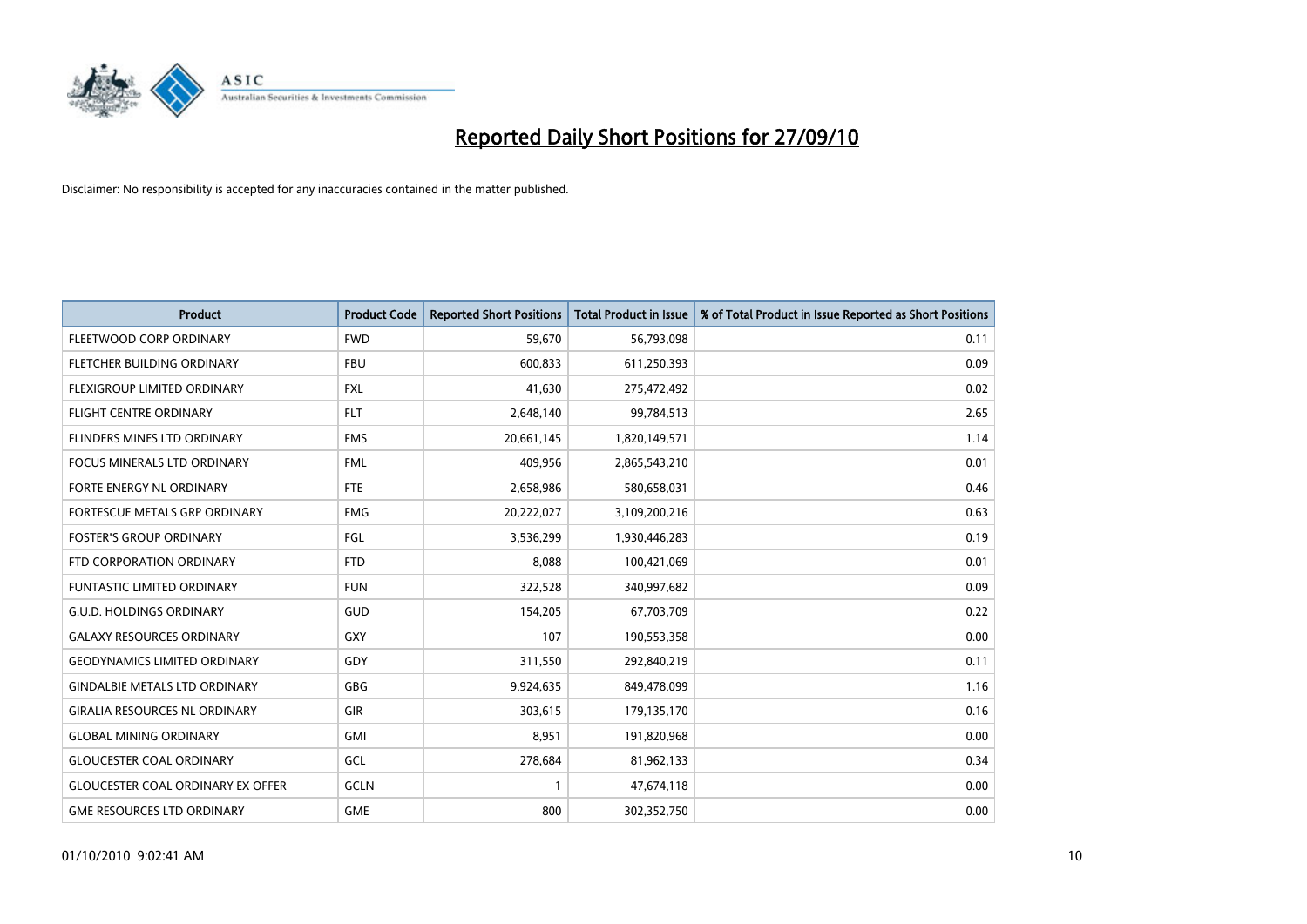

| <b>Product</b>                                   | <b>Product Code</b> | <b>Reported Short Positions</b> | Total Product in Issue | % of Total Product in Issue Reported as Short Positions |
|--------------------------------------------------|---------------------|---------------------------------|------------------------|---------------------------------------------------------|
| <b>GOLDEN GATE PETROL ORDINARY</b>               | GGP                 | 11,538                          | 975,826,623            | 0.00                                                    |
| <b>GOLDEN WEST RESOURCE ORDINARY</b>             | <b>GWR</b>          | 1,617                           | 164,606,127            | 0.00                                                    |
| <b>GOODMAN FIELDER, ORDINARY</b>                 | <b>GFF</b>          | 14,145,960                      | 1,380,386,438          | 1.05                                                    |
| <b>GOODMAN GROUP STAPLED US PROHIBIT.</b>        | <b>GMG</b>          | 4,485,454                       | 6,369,751,394          | 0.07                                                    |
| <b>GPT GROUP STAPLED SEC.</b>                    | <b>GPT</b>          | 9,519,088                       | 1,855,529,431          | 0.50                                                    |
| <b>GRAINCORP LIMITED A CLASS ORDINARY</b>        | <b>GNC</b>          | 925,494                         | 198,318,900            | 0.47                                                    |
| <b>GRANGE RESOURCES, ORDINARY</b>                | <b>GRR</b>          | 1,845,452                       | 1,152,077,403          | 0.16                                                    |
| <b>GREENLAND MIN EN LTD ORDINARY</b>             | GGG                 | 285,000                         | 250,330,588            | 0.11                                                    |
| <b>GRYPHON MINERALS LTD ORDINARY</b>             | GRY                 | 326,447                         | 248,225,371            | 0.13                                                    |
| <b>GUINNESS PEAT GROUP. CHESS DEPOSITARY INT</b> | GPG                 | 55                              | 294,780,387            | 0.00                                                    |
| <b>GUNNS LIMITED ORDINARY</b>                    | <b>GNS</b>          | 14,071,331                      | 806,734,892            | 1.72                                                    |
| <b>GWA INTERNATIONAL ORDINARY</b>                | <b>GWT</b>          | 3,870,926                       | 301,102,514            | 1.30                                                    |
| <b>HARVEY NORMAN ORDINARY</b>                    | <b>HVN</b>          | 36,588,692                      | 1,062,316,784          | 3.43                                                    |
| HASTIE GROUP LIMITED ORDINARY                    | <b>HST</b>          | 175,002                         | 239,716,924            | 0.08                                                    |
| HASTINGS DIVERSIFIED STAPLED SECURITY            | <b>HDF</b>          | 351,172                         | 513,336,482            | 0.06                                                    |
| HEALTHSCOPE LIMITED ORDINARY                     | <b>HSP</b>          | 573,512                         | 317,335,186            | 0.17                                                    |
| <b>HEARTWARE INT INC CDI 35:1</b>                | <b>HIN</b>          | 272,008                         | 66,059,280             | 0.41                                                    |
| <b>HENDERSON GROUP CDI 1:1</b>                   | <b>HGG</b>          | 8,559,060                       | 566,751,863            | 1.52                                                    |
| HFA HOLDINGS LIMITED ORDINARY                    | <b>HFA</b>          | 1,820,937                       | 469,330,170            | 0.38                                                    |
| <b>HIGHLANDS PACIFIC ORDINARY</b>                | <b>HIG</b>          | 2.382.826                       | 683,112,148            | 0.35                                                    |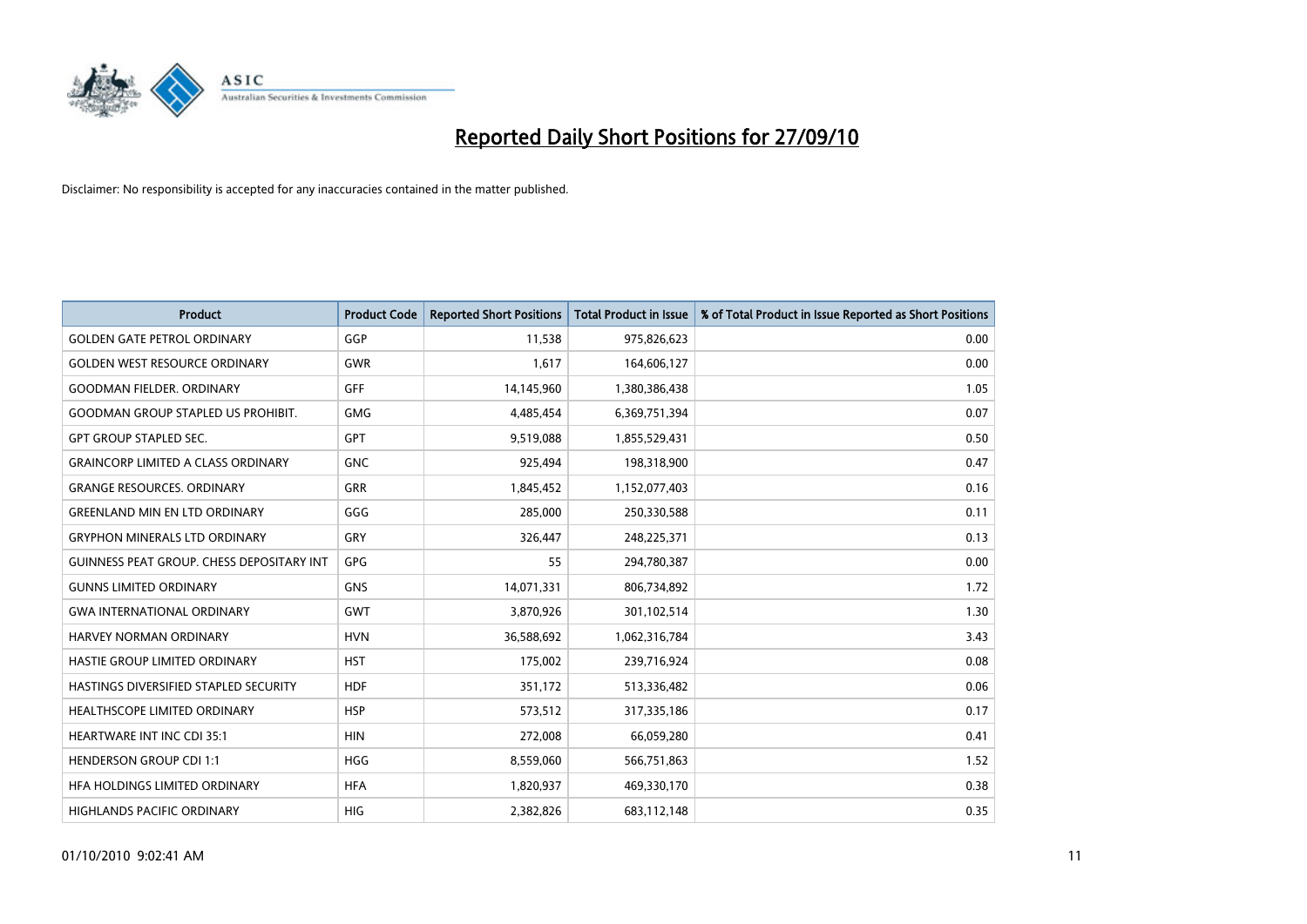

| <b>Product</b>                       | <b>Product Code</b> | <b>Reported Short Positions</b> | Total Product in Issue | % of Total Product in Issue Reported as Short Positions |
|--------------------------------------|---------------------|---------------------------------|------------------------|---------------------------------------------------------|
| HILLGROVE RES LTD ORDINARY           | <b>HGO</b>          | 10,000                          | 482,618,890            | 0.00                                                    |
| HILLS INDUSTRIES LTD ORDINARY        | <b>HIL</b>          | 1,105,712                       | 248,676,841            | 0.45                                                    |
| HORIZON OIL LIMITED ORDINARY         | <b>HZN</b>          | 2,771,071                       | 1,130,311,515          | 0.24                                                    |
| HUNNU COAL LIMITED ORDINARY          | <b>HUN</b>          | 6,459                           | 109,600,002            | 0.01                                                    |
| <b>ICON ENERGY LIMITED ORDINARY</b>  | <b>ICN</b>          | 550,177                         | 439,801,394            | 0.13                                                    |
| <b>IINET LIMITED ORDINARY</b>        | <b>IIN</b>          | 1,372,680                       | 151,948,119            | 0.90                                                    |
| <b>ILUKA RESOURCES ORDINARY</b>      | <b>ILU</b>          | 6,726,032                       | 418,700,517            | 1.62                                                    |
| <b>IMDEX LIMITED ORDINARY</b>        | <b>IMD</b>          | 9,376                           | 195,047,128            | 0.00                                                    |
| IMF (AUSTRALIA) LTD ORDINARY         | <b>IMF</b>          | 335,697                         | 122,496,819            | 0.27                                                    |
| <b>IMX RESOURCES LTD ORDINARY</b>    | <b>IXR</b>          | 20,000                          | 260,252,803            | 0.01                                                    |
| <b>INCITEC PIVOT ORDINARY</b>        | IPL                 | 3,951,060                       | 1,628,730,107          | 0.24                                                    |
| <b>INDAGO RESOURCES LTD ORDINARY</b> | <b>IDG</b>          | 8,179                           | 87,764,795             | 0.01                                                    |
| INDEPENDENCE GROUP ORDINARY          | <b>IGO</b>          | 285,982                         | 113,813,539            | 0.24                                                    |
| INDOPHIL RESOURCES ORDINARY          | <b>IRN</b>          | 355,617                         | 423,428,803            | 0.08                                                    |
| <b>INDUSTREA LIMITED ORDINARY</b>    | IDL                 | 5,551,282                       | 956,668,877            | 0.58                                                    |
| INFIGEN ENERGY STAPLED SECURITIES    | <b>IFN</b>          | 4,945,945                       | 761,222,569            | 0.64                                                    |
| ING INDUSTRIAL FUND UNITS            | <b>IIF</b>          | 5,096,413                       | 2,592,249,647          | 0.18                                                    |
| ING OFFICE FUND STAPLED SECURITIES   | <b>IOF</b>          | 1,836,527                       | 2,729,071,212          | 0.08                                                    |
| ING RE COM GROUP STAPLED SECURITIES  | <b>ILF</b>          | 9,075                           | 441,029,194            | 0.00                                                    |
| <b>INSURANCE AUSTRALIA ORDINARY</b>  | <b>IAG</b>          | 2,553,736                       | 2,078,994,021          | 0.12                                                    |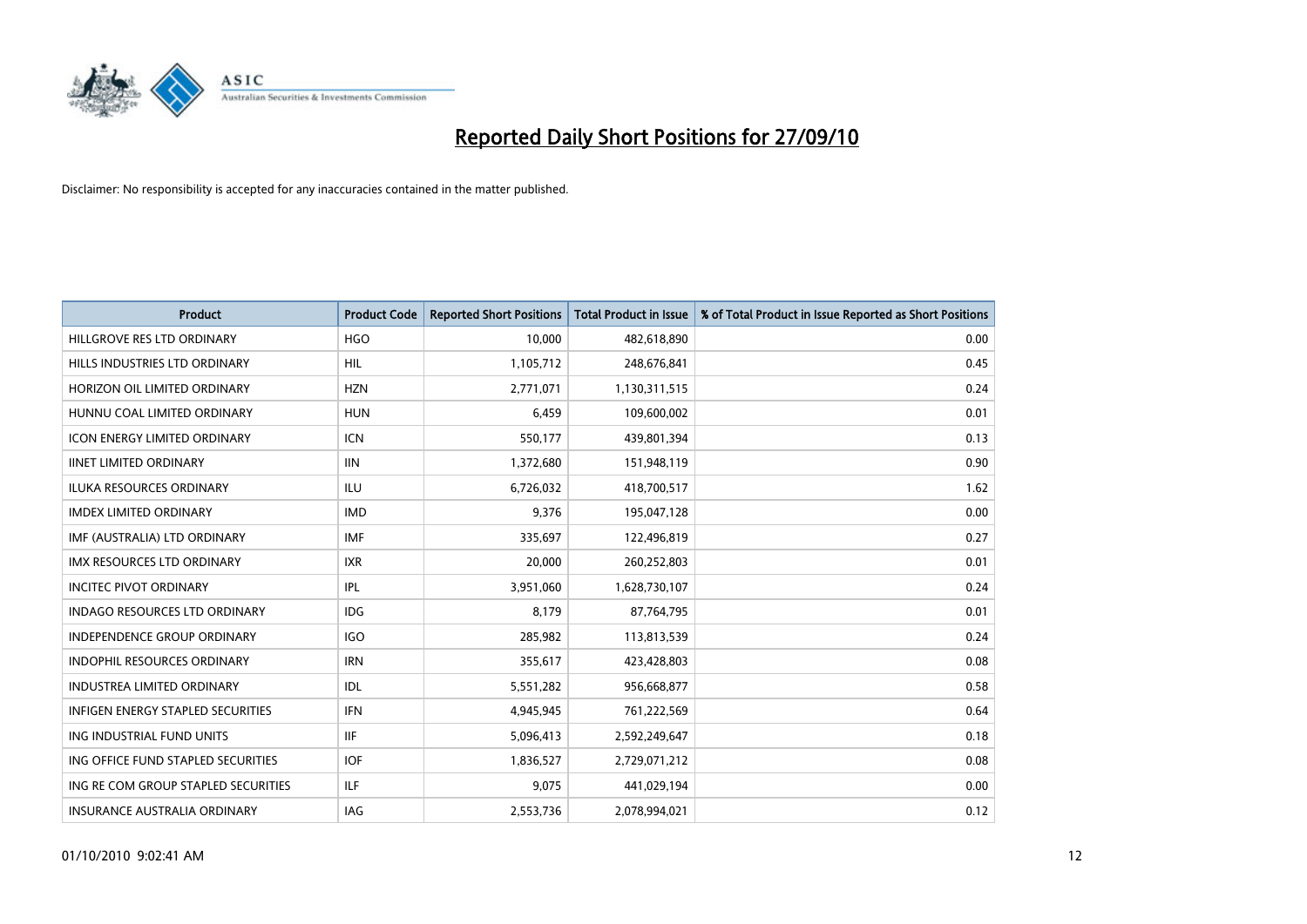

| <b>Product</b>                                  | <b>Product Code</b> | <b>Reported Short Positions</b> | Total Product in Issue | % of Total Product in Issue Reported as Short Positions |
|-------------------------------------------------|---------------------|---------------------------------|------------------------|---------------------------------------------------------|
| <b>INTEGRA MINING LTD, ORDINARY</b>             | <b>IGR</b>          | 1,619,284                       | 755,792,394            | 0.21                                                    |
| INTOLL GROUP STAPLED SECURITIES                 | <b>ITO</b>          | 14,966,704                      | 2,261,732,048          | 0.67                                                    |
| <b>INTREPID MINES ORDINARY</b>                  | <b>IAU</b>          | 687,232                         | 431,400,358            | 0.16                                                    |
| <b>INVOCARE LIMITED ORDINARY</b>                | <b>IVC</b>          | 908,418                         | 102,069,091            | 0.89                                                    |
| <b>ION LIMITED ORDINARY</b>                     | <b>ION</b>          | 164,453                         | 256,365,105            | 0.06                                                    |
| <b>IOOF HOLDINGS LTD ORDINARY</b>               | IFL.                | 1,416,282                       | 229,794,395            | 0.61                                                    |
| <b>IRESS MARKET TECH. ORDINARY</b>              | <b>IRE</b>          | 2,076,983                       | 126,018,142            | 1.64                                                    |
| <b>IRON ORE HOLDINGS ORDINARY</b>               | <b>IOH</b>          | 46,361                          | 135,381,616            | 0.03                                                    |
| ISHARES MSCI EAFE CDI 1:1                       | <b>IVE</b>          | 76,019                          | 590,400,000            | 0.01                                                    |
| ISHARES MSCI EM MKTS CDI 1:1                    | <b>IEM</b>          | 60,151                          | 425,700,000            | 0.01                                                    |
| <b>ISOFT GROUP LIMITED ORDINARY</b>             | <b>ISF</b>          | 18,381,657                      | 1,070,595,874          | 1.71                                                    |
| <b>IVANHOE AUSTRALIA ORDINARY</b>               | <b>IVA</b>          |                                 | 417,852,103            | 0.00                                                    |
| <b>JABIRU METALS LTD ORDINARY</b>               | <b>JML</b>          | 567,766                         | 552,619,180            | 0.10                                                    |
| <b>IAMES HARDIE INDUST CHESS DEPOSITARY INT</b> | <b>IHX</b>          | 12,887,009                      | 435,726,268            | 2.94                                                    |
| <b>JAMESON RESOURCES ORDINARY</b>               | JAL                 | 1,600,000                       | 63,885,910             | 2.50                                                    |
| <b>JB HI-FI LIMITED ORDINARY</b>                | <b>IBH</b>          | 6,211,021                       | 109,147,279            | 5.70                                                    |
| <b>KAGARA LTD ORDINARY</b>                      | KZL                 | 3,231,850                       | 707,789,717            | 0.46                                                    |
| KAROON GAS AUSTRALIA ORDINARY                   | <b>KAR</b>          | 270,855                         | 204,178,127            | 0.13                                                    |
| KATHMANDU HOLD LTD ORDINARY                     | <b>KMD</b>          | 557,640                         | 200,000,000            | 0.28                                                    |
| <b>KEYBRIDGE CAPITAL ORDINARY</b>               | <b>KBC</b>          | 5,999                           | 172,070,564            | 0.00                                                    |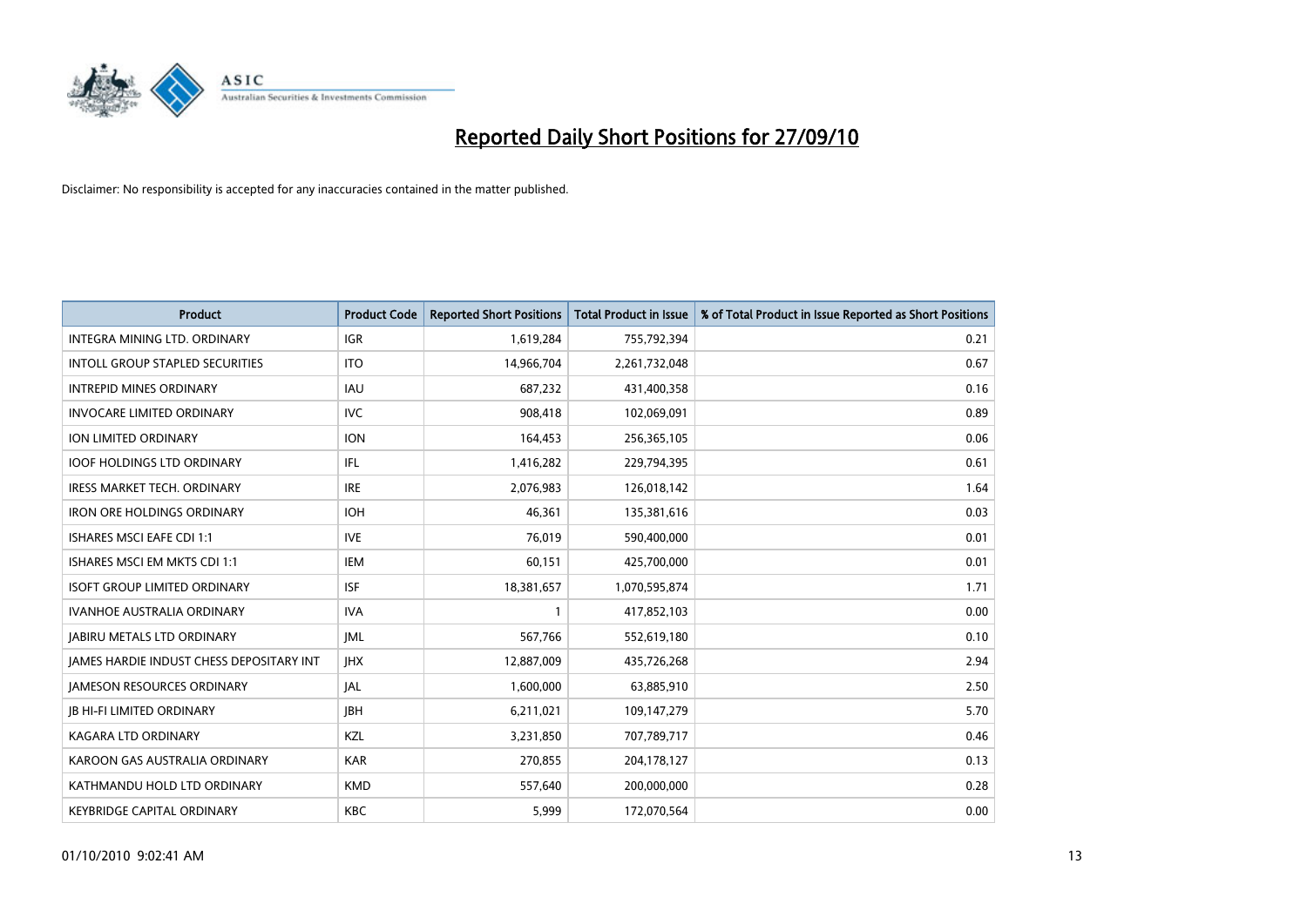

| <b>Product</b>                        | <b>Product Code</b> | <b>Reported Short Positions</b> | <b>Total Product in Issue</b> | % of Total Product in Issue Reported as Short Positions |
|---------------------------------------|---------------------|---------------------------------|-------------------------------|---------------------------------------------------------|
| KIMBERLEY METALS LTD ORDINARY         | <b>KBL</b>          | 2,609                           | 115,216,206                   | 0.00                                                    |
| KINGSGATE CONSOLID. ORDINARY          | <b>KCN</b>          | 628,989                         | 100,749,116                   | 0.61                                                    |
| KINGSROSE MINING LTD ORDINARY         | <b>KRM</b>          | 2,000                           | 244,620,560                   | 0.00                                                    |
| LEIGHTON HOLDINGS ORDINARY            | LEI                 | 3,627,811                       | 300,747,299                   | 1.21                                                    |
| LEND LEASE GROUP UNIT/ORD STAPLED     | LLC                 | 538,043                         | 565,558,754                   | 0.10                                                    |
| LINC ENERGY LTD ORDINARY              | <b>LNC</b>          | 966,097                         | 496,426,738                   | 0.20                                                    |
| LYNAS CORPORATION ORDINARY            | <b>LYC</b>          | 8,500,248                       | 1,656,999,093                 | 0.53                                                    |
| MAC SERVICES (THE) ORDINARY           | <b>MSL</b>          | 39,075                          | 165,966,692                   | 0.02                                                    |
| MACARTHUR COAL ORDINARY               | <b>MCC</b>          | 1,114,854                       | 292,483,075                   | 0.38                                                    |
| <b>MACMAHON HOLDINGS ORDINARY</b>     | <b>MAH</b>          | 6,609,075                       | 733,711,705                   | 0.89                                                    |
| MACO ATLAS ROADS GRP ORDINARY STAPLED | <b>MOA</b>          | 1,028,648                       | 452,345,907                   | 0.22                                                    |
| MACQUARIE GROUP LTD ORDINARY          | MQG                 | 5,388,301                       | 345,601,301                   | 1.56                                                    |
| MAP GROUP STAPLED US PROHIBIT.        | <b>MAP</b>          | 1,808,870                       | 1,861,210,782                 | 0.10                                                    |
| <b>MARION ENERGY ORDINARY</b>         | <b>MAE</b>          | 374,994                         | 429,822,043                   | 0.09                                                    |
| MCMILLAN SHAKESPEARE ORDINARY         | <b>MMS</b>          | 250,923                         | 67,838,828                    | 0.38                                                    |
| MCPHERSON'S LTD ORDINARY              | <b>MCP</b>          | 5,618                           | 71,651,758                    | 0.01                                                    |
| MEDUSA MINING LTD ORDINARY            | <b>MML</b>          | 1,564                           | 187,584,911                   | 0.00                                                    |
| MELBOURNE IT LIMITED ORDINARY         | MLB                 | 149,280                         | 79,572,767                    | 0.19                                                    |
| MEO AUSTRALIA LTD ORDINARY            | <b>MEO</b>          | 564,170                         | 477,220,955                   | 0.12                                                    |
| MERMAID MARINE ORDINARY               | <b>MRM</b>          | 139,446                         | 187,284,825                   | 0.08                                                    |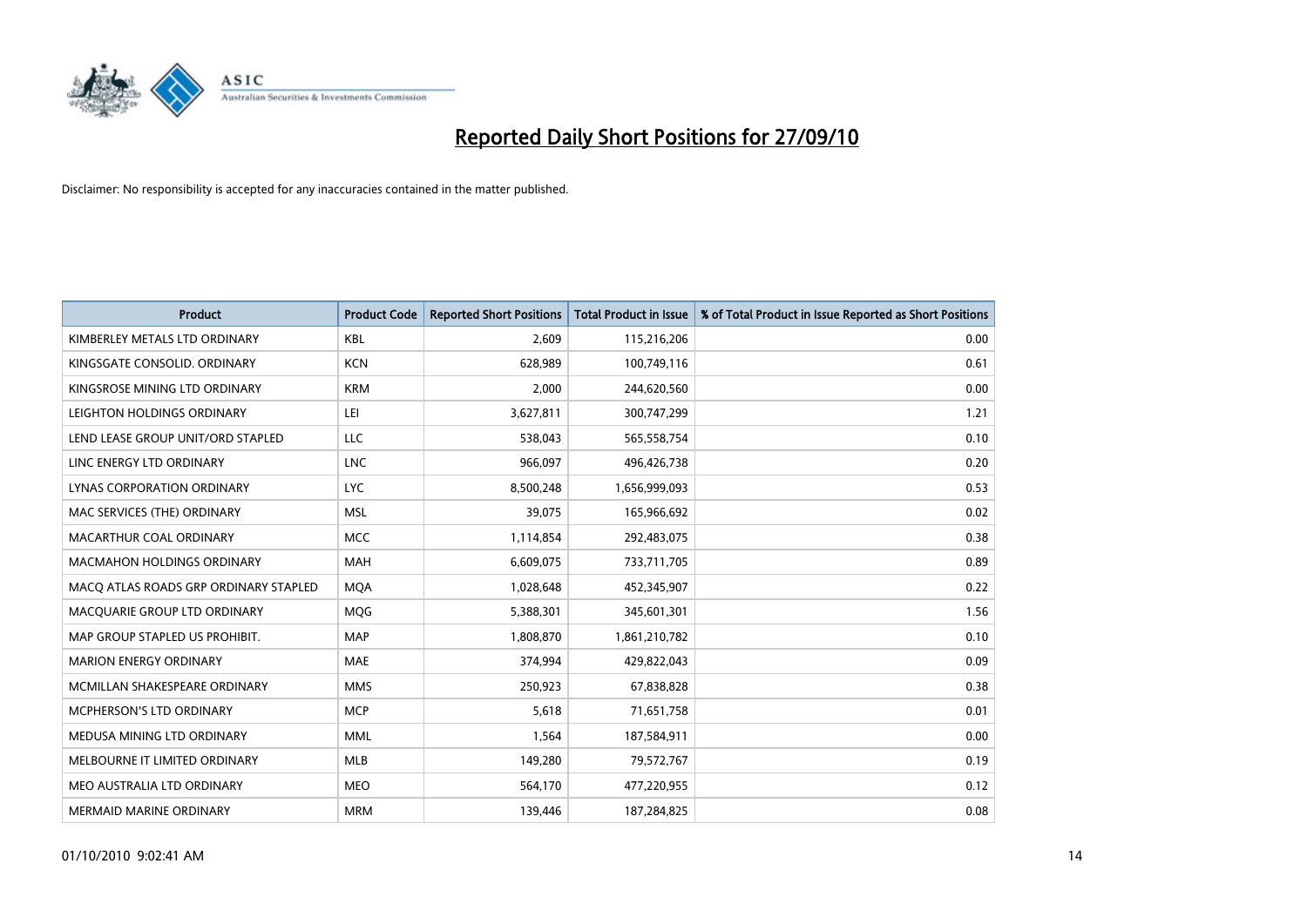

| <b>Product</b>                     | <b>Product Code</b> | <b>Reported Short Positions</b> | <b>Total Product in Issue</b> | % of Total Product in Issue Reported as Short Positions |
|------------------------------------|---------------------|---------------------------------|-------------------------------|---------------------------------------------------------|
| MESOBLAST LIMITED ORDINARY         | <b>MSB</b>          | 24,486                          | 154,940,556                   | 0.02                                                    |
| METALS X LIMITED ORDINARY          | <b>MLX</b>          | 326,940                         | 1,365,661,782                 | 0.03                                                    |
| METCASH LIMITED ORDINARY           | <b>MTS</b>          | 17,437,340                      | 767,434,251                   | 2.25                                                    |
| METGASCO LIMITED ORDINARY          | <b>MEL</b>          | 235,435                         | 250,803,468                   | 0.09                                                    |
| MICLYN EXP OFFSHR ORDINARY         | <b>MIO</b>          | 551,069                         | 271,700,000                   | 0.20                                                    |
| MINARA RESOURCES ORDINARY          | <b>MRE</b>          | 5,464,506                       | 1,167,783,517                 | 0.48                                                    |
| MINCOR RESOURCES NL ORDINARY       | <b>MCR</b>          | 583,883                         | 200,608,804                   | 0.28                                                    |
| MINERAL DEPOSITS ORDINARY          | <b>MDL</b>          | 1,035,054                       | 606,441,673                   | 0.17                                                    |
| MINERAL RESOURCES, ORDINARY        | <b>MIN</b>          | 315,814                         | 167,745,585                   | 0.18                                                    |
| MIRABELA NICKEL LTD ORDINARY       | <b>MBN</b>          | 10,899,704                      | 416,059,630                   | 2.61                                                    |
| MIRVAC GROUP STAPLED SECURITIES    | <b>MGR</b>          | 5,274,487                       | 3,415,819,357                 | 0.15                                                    |
| MITCHELL COMMUNITCA, ORDINARY      | <b>MCU</b>          | 1,316,057                       | 301,761,208                   | 0.44                                                    |
| MOLOPO ENERGY LTD ORDINARY         | <b>MPO</b>          | 222,857                         | 250,972,584                   | 0.09                                                    |
| <b>MONADELPHOUS GROUP ORDINARY</b> | <b>MND</b>          | 1,246,029                       | 87,521,827                    | 1.42                                                    |
| MOSAIC OIL NL ORDINARY             | <b>MOS</b>          | 222,890                         | 866,710,775                   | 0.03                                                    |
| <b>MOUNT GIBSON IRON ORDINARY</b>  | <b>MGX</b>          | 1,747,278                       | 1,079,570,693                 | 0.16                                                    |
| MURCHISON METALS LTD ORDINARY      | <b>MMX</b>          | 3,684,546                       | 435,384,268                   | 0.85                                                    |
| MYER HOLDINGS LTD ORDINARY         | <b>MYR</b>          | 12,544,419                      | 581,517,884                   | 2.17                                                    |
| <b>MYSTATE LIMITED ORDINARY</b>    | <b>MYS</b>          | 1,400                           | 67,439,158                    | 0.00                                                    |
| NATIONAL AUST. BANK ORDINARY       | <b>NAB</b>          | 14,509,922                      | 2,133,279,168                 | 0.67                                                    |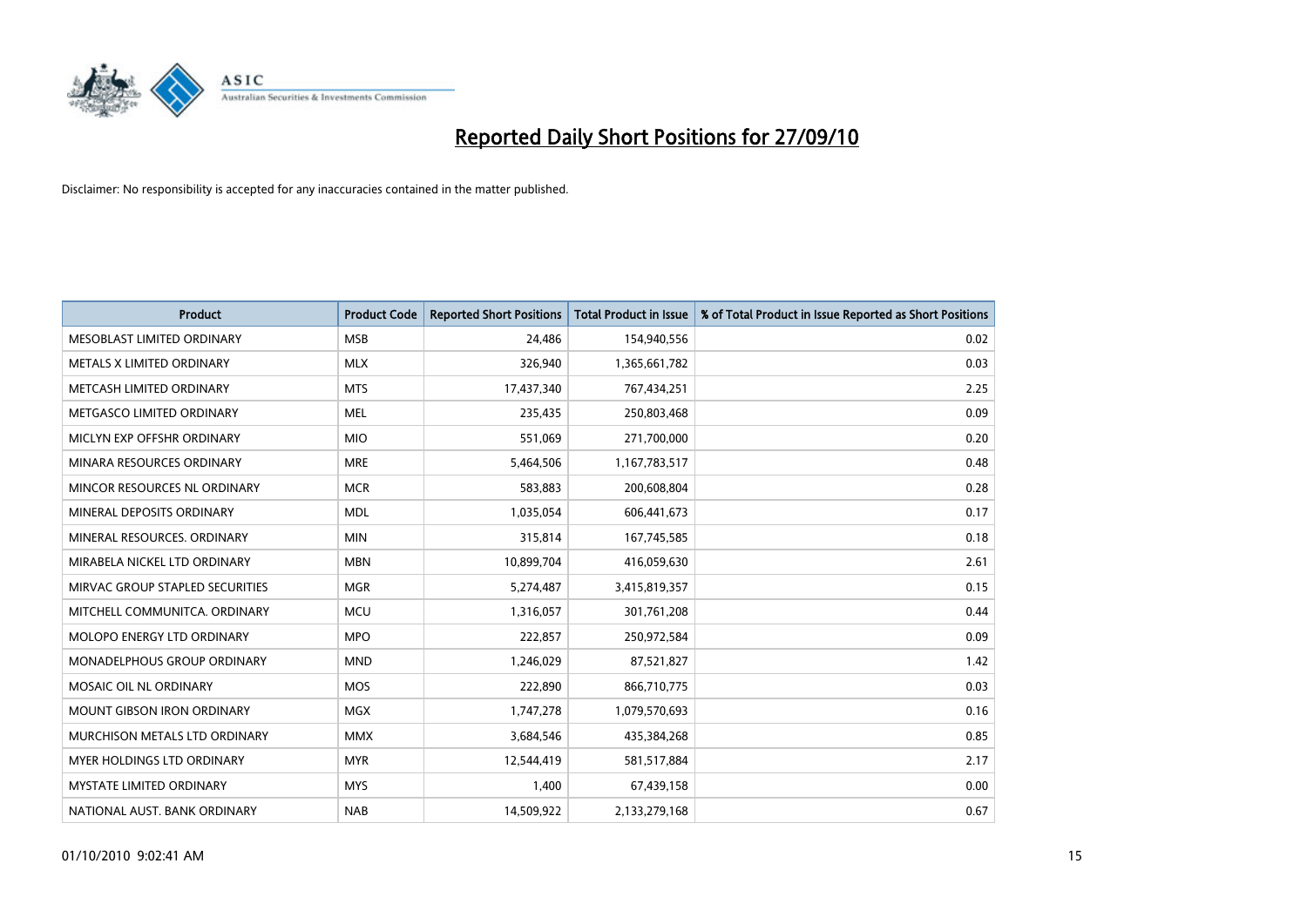

| <b>Product</b>                        | <b>Product Code</b> | <b>Reported Short Positions</b> | <b>Total Product in Issue</b> | % of Total Product in Issue Reported as Short Positions |
|---------------------------------------|---------------------|---------------------------------|-------------------------------|---------------------------------------------------------|
| NATURAL FUEL LIMITED ORDINARY         | <b>NFL</b>          |                                 | 721,912                       | 0.00                                                    |
| NAVITAS LIMITED ORDINARY              | <b>NVT</b>          | 584,046                         | 342,361,526                   | 0.17                                                    |
| NEPTUNE MARINE ORDINARY               | <b>NMS</b>          | 1,188,350                       | 438,594,359                   | 0.27                                                    |
| NEW HOPE CORPORATION ORDINARY         | <b>NHC</b>          | 423,308                         | 830,230,549                   | 0.05                                                    |
| NEWCREST MINING ORDINARY              | <b>NCM</b>          | 6,958,730                       | 764,486,927                   | 0.89                                                    |
| NEWS CORP A NON-VOTING CDI            | <b>NWSLV</b>        | 1,308,704                       | 1,828,171,596                 | 0.06                                                    |
| NEWS CORP B VOTING CDI                | <b>NWS</b>          | 7,483,683                       | 798,520,953                   | 0.93                                                    |
| NEXBIS LIMITED ORDINARY               | <b>NBS</b>          | 63,733                          | 498,972,940                   | 0.01                                                    |
| NEXUS ENERGY LIMITED ORDINARY         | <b>NXS</b>          | 5,276,876                       | 988,257,304                   | 0.52                                                    |
| NIB HOLDINGS LIMITED ORDINARY         | <b>NHF</b>          | 107,416                         | 495,431,427                   | 0.02                                                    |
| NICK SCALI LIMITED ORDINARY           | <b>NCK</b>          | 35,846                          | 81,000,000                    | 0.04                                                    |
| NIDO PETROLEUM ORDINARY               | <b>NDO</b>          | 7,539,152                       | 1,080,658,378                 | 0.71                                                    |
| NKWE PLATINUM 10C US COMMON           | <b>NKP</b>          | 104.403                         | 559,451,184                   | 0.02                                                    |
| NORTHERN CREST ORDINARY               | <b>NOC</b>          | 24,345                          | 116,074,781                   | 0.02                                                    |
| NORTHERN IRON LTD ORDINARY            | <b>NFE</b>          | 987,011                         | 292,204,786                   | 0.33                                                    |
| NORTHERN URANIUM ORDINARY             | <b>NTU</b>          | 148,100                         | 113,177,680                   | 0.13                                                    |
| NRW HOLDINGS LIMITED ORDINARY         | <b>NWH</b>          | 384,864                         | 251,223,000                   | 0.15                                                    |
| NUFARM LIMITED ORDINARY               | <b>NUF</b>          | 6,752,404                       | 261,775,731                   | 2.57                                                    |
| OAKTON LIMITED ORDINARY               | <b>OKN</b>          | 504,482                         | 93,622,235                    | 0.54                                                    |
| OCEANAGOLD CORP. CHESS DEPOSITARY INT | <b>OGC</b>          | 434.272                         | 228,572,614                   | 0.19                                                    |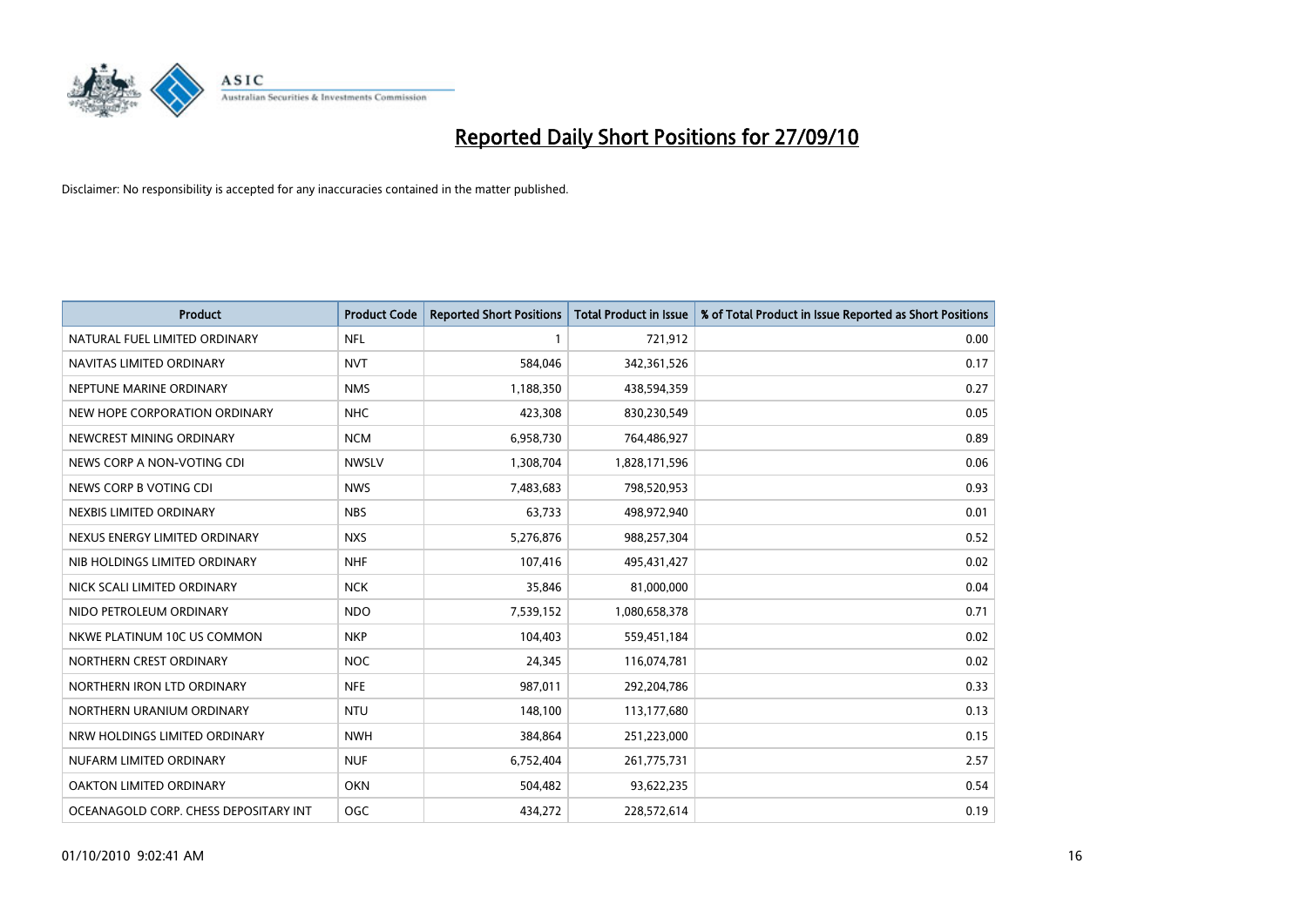

| <b>Product</b>                          | <b>Product Code</b> | <b>Reported Short Positions</b> | <b>Total Product in Issue</b> | % of Total Product in Issue Reported as Short Positions |
|-----------------------------------------|---------------------|---------------------------------|-------------------------------|---------------------------------------------------------|
| OCEANIA CAPITAL LTD ORDINARY            | <b>OCP</b>          | 2,500                           | 91,921,295                    | 0.00                                                    |
| OIL SEARCH LTD ORDINARY                 | <b>OSH</b>          | 8,109,843                       | 1,308,279,222                 | 0.60                                                    |
| OM HOLDINGS LIMITED ORDINARY            | <b>OMH</b>          | 1,273,169                       | 498,485,150                   | 0.26                                                    |
| ONESTEEL LIMITED ORDINARY               | OST                 | 3,630,224                       | 1,331,703,666                 | 0.27                                                    |
| ORICA LIMITED ORDINARY                  | ORI                 | 3,620,686                       | 362,100,430                   | 0.98                                                    |
| ORIGIN ENERGY ORDINARY                  | <b>ORG</b>          | 6,334,720                       | 882,206,872                   | 0.68                                                    |
| OTTO ENERGY LIMITED ORDINARY            | <b>OEL</b>          | 109,204                         | 1,134,540,071                 | 0.01                                                    |
| OZ MINERALS ORDINARY                    | OZL                 | 113,567,700                     | 3,121,339,730                 | 3.64                                                    |
| <b>PACIFIC BRANDS ORDINARY</b>          | <b>PBG</b>          | 7,198,464                       | 931,386,248                   | 0.76                                                    |
| PALADIN ENERGY LTD ORDINARY             | <b>PDN</b>          | 17,412,655                      | 718,423,382                   | 2.43                                                    |
| PAN PACIFIC PETROL. ORDINARY            | PPP                 | 14                              | 588,612,110                   | 0.00                                                    |
| PANAUST LIMITED ORDINARY                | <b>PNA</b>          | 9,550,386                       | 2,954,125,529                 | 0.31                                                    |
| PANORAMIC RESOURCES ORDINARY            | PAN                 | 472,195                         | 205,587,842                   | 0.24                                                    |
| PAPERLINX LIMITED ORDINARY              | <b>PPX</b>          | 16,807,547                      | 603,580,761                   | 2.78                                                    |
| PAPERLINX SPS TRUST STEP UP PERP. PREF. | <b>PXUPA</b>        | 5,000                           | 2,850,000                     | 0.18                                                    |
| PATTIES FOODS LTD ORDINARY              | PFL                 |                                 | 138,908,853                   | 0.00                                                    |
| PEAK RESOURCES ORDINARY                 | <b>PEK</b>          | 376,000                         | 114,985,900                   | 0.33                                                    |
| PEET LIMITED ORDINARY                   | <b>PPC</b>          | 126,000                         | 300,681,486                   | 0.04                                                    |
| PENINSULA MINERALS ORDINARY             | <b>PEN</b>          | 5,000                           | 1,633,103,715                 | 0.00                                                    |
| PERILYA LIMITED ORDINARY                | PEM                 | 452,077                         | 526,075,563                   | 0.09                                                    |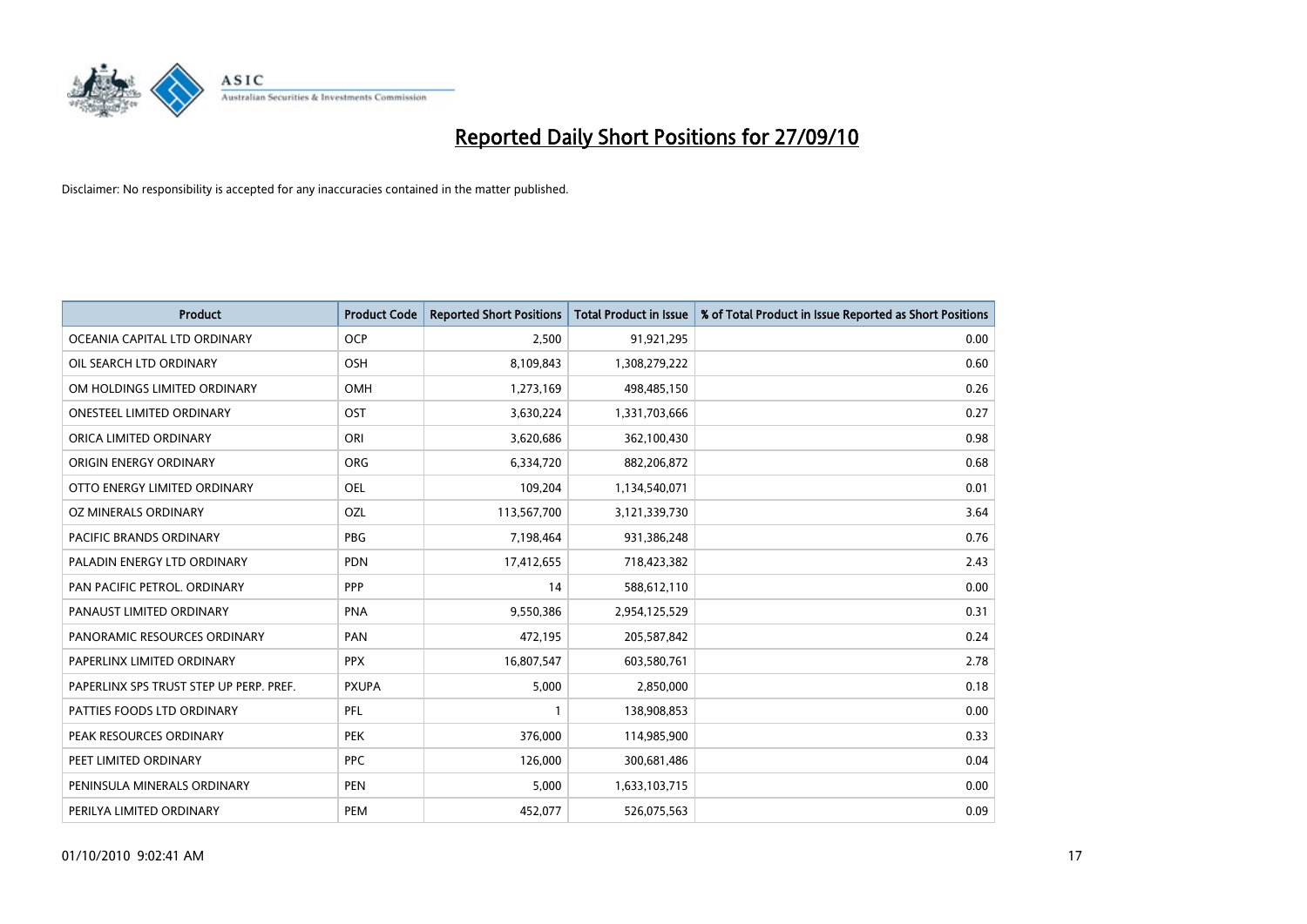

| <b>Product</b>                       | <b>Product Code</b> | <b>Reported Short Positions</b> | <b>Total Product in Issue</b> | % of Total Product in Issue Reported as Short Positions |
|--------------------------------------|---------------------|---------------------------------|-------------------------------|---------------------------------------------------------|
| PERPETUAL LIMITED ORDINARY           | PPT                 | 2,380,344                       | 43,428,063                    | 5.49                                                    |
| PERSEUS MINING LTD ORDINARY          | PRU                 | 54,072                          | 421,307,088                   | 0.01                                                    |
| PETSEC ENERGY ORDINARY               | <b>PSA</b>          | 223,332                         | 231,283,622                   | 0.10                                                    |
| PHARMAXIS LTD ORDINARY               | <b>PXS</b>          | 1,082,521                       | 225,721,734                   | 0.49                                                    |
| PHOTON GROUP LTD ORDINARY            | PGA                 | 2,200,510                       | 187,440,645                   | 1.17                                                    |
| PIKE RIVER COAL ORDINARY             | <b>PRC</b>          | 356,320                         | 405,301,433                   | 0.09                                                    |
| PLATINUM ASSET ORDINARY              | <b>PTM</b>          | 3,906,771                       | 561,347,878                   | 0.68                                                    |
| PLATINUM AUSTRALIA ORDINARY          | PLA                 | 5,551,464                       | 321,130,521                   | 1.73                                                    |
| PLATINUM CAPITAL LTD ORDINARY        | <b>PMC</b>          |                                 | 163,732,888                   | 0.00                                                    |
| PMP LIMITED ORDINARY                 | <b>PMP</b>          | 1,686,264                       | 335,338,483                   | 0.51                                                    |
| PORT BOUVARD LIMITED ORDINARY        | PBD                 | 6,754                           | 593,868,295                   | 0.00                                                    |
| PREMIER INVESTMENTS ORDINARY         | <b>PMV</b>          | 144,612                         | 155,030,045                   | 0.10                                                    |
| PRIMARY HEALTH CARE ORDINARY         | PRY                 | 12,271,811                      | 491,484,342                   | 2.50                                                    |
| PRIME INFR GROUP. STAPLED SECURITIES | PIH                 | 397,347                         | 351,776,795                   | 0.11                                                    |
| PRIME MEDIA GRP LTD ORDINARY         | <b>PRT</b>          | $\overline{2}$                  | 366,330,303                   | 0.00                                                    |
| PRIMEAG AUSTRALIA ORDINARY           | PAG                 | 311,454                         | 150,569,976                   | 0.21                                                    |
| PROGEN PHARMACEUTIC ORDINARY         | <b>PGL</b>          | 151,596                         | 24,709,097                    | 0.61                                                    |
| PROGRAMMED ORDINARY                  | <b>PRG</b>          | 351,872                         | 118,169,908                   | 0.30                                                    |
| PROSPERITY RESOURCES ORDINARY        | <b>PSP</b>          | 433,334                         | 301,889,179                   | 0.14                                                    |
| PSIVIDA CORP CDI 1:1                 | <b>PVA</b>          | 6,878                           | 7,827,340                     | 0.09                                                    |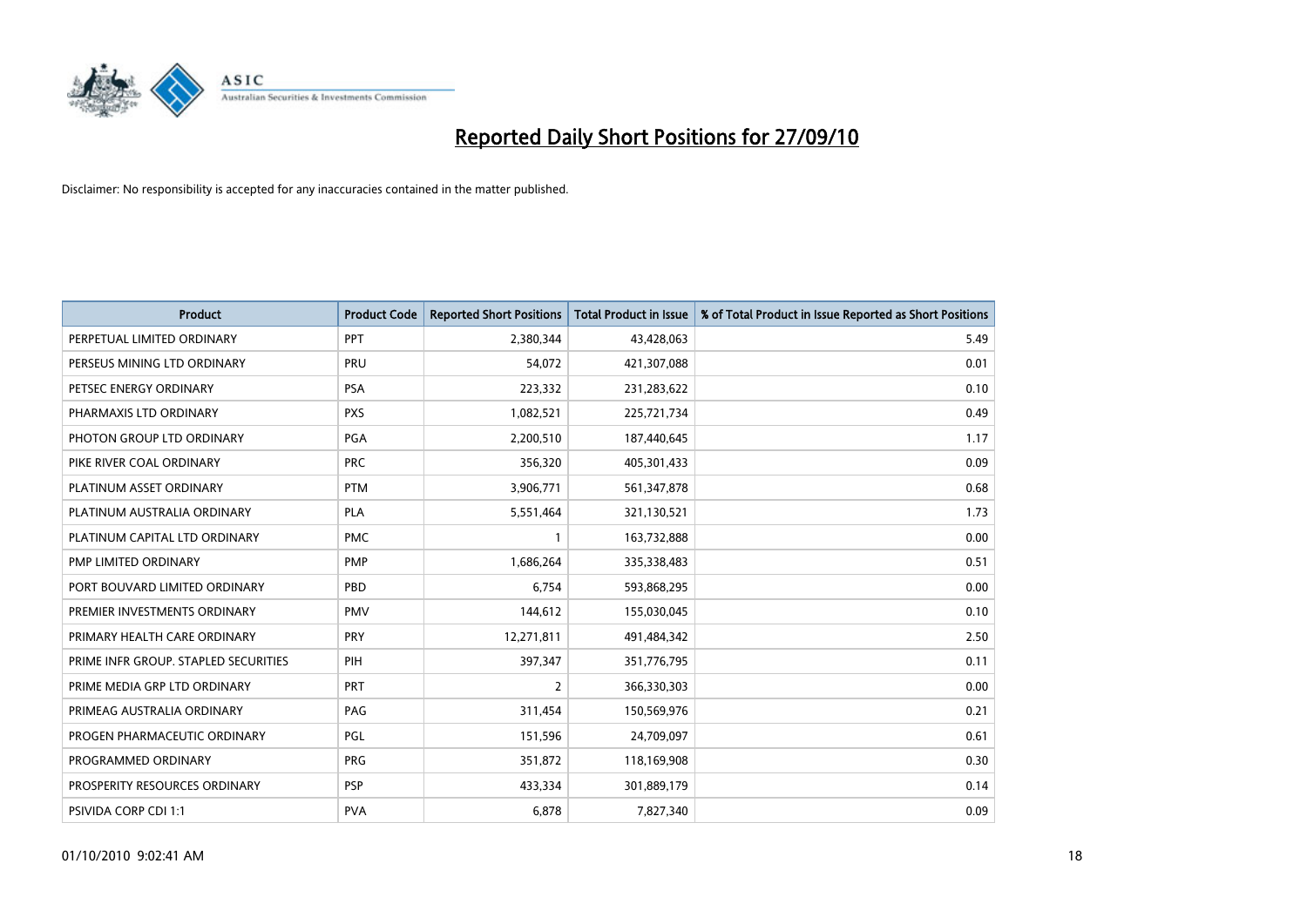

| <b>Product</b>                      | <b>Product Code</b> | <b>Reported Short Positions</b> | <b>Total Product in Issue</b> | % of Total Product in Issue Reported as Short Positions |
|-------------------------------------|---------------------|---------------------------------|-------------------------------|---------------------------------------------------------|
| <b>QANTAS AIRWAYS ORDINARY</b>      | QAN                 | 6,767,013                       | 2,265,123,620                 | 0.29                                                    |
| <b>OBE INSURANCE GROUP ORDINARY</b> | OBE                 | 21,573,366                      | 1,035,095,813                 | 2.09                                                    |
| RAMSAY HEALTH CARE ORDINARY         | <b>RHC</b>          | 2,101,427                       | 202,081,252                   | 1.01                                                    |
| RANGE RESOURCES LTD ORDINARY        | <b>RRS</b>          | 1,250,000                       | 1,162,167,306                 | 0.11                                                    |
| <b>RCR TOMLINSON ORDINARY</b>       | <b>RCR</b>          | 68,067                          | 131,860,172                   | 0.05                                                    |
| <b>REA GROUP ORDINARY</b>           | <b>REA</b>          | 146,929                         | 128,439,366                   | 0.11                                                    |
| <b>RED FORK ENERGY ORDINARY</b>     | <b>RFE</b>          | 7,696                           | 139,535,000                   | 0.01                                                    |
| REDFLEX HOLDINGS ORDINARY           | <b>RDF</b>          | 2,872                           | 110,010,757                   | 0.00                                                    |
| REED RESOURCES LTD ORDINARY         | <b>RDR</b>          | 268,205                         | 192,271,768                   | 0.14                                                    |
| <b>REGIS RESOURCES ORDINARY</b>     | <b>RRL</b>          | 172,601                         | 414,787,125                   | 0.04                                                    |
| RESMED INC CDI 10:1                 | <b>RMD</b>          | 4,777,260                       | 1,516,163,980                 | 0.32                                                    |
| RESOLUTE MINING ORDINARY            | <b>RSG</b>          | 1,580,916                       | 392,874,067                   | 0.41                                                    |
| <b>RESOURCE GENERATION ORDINARY</b> | <b>RES</b>          | 157,911                         | 182,680,530                   | 0.09                                                    |
| <b>RETAIL FOOD GROUP ORDINARY</b>   | <b>RFG</b>          | 60,277                          | 106,680,807                   | 0.06                                                    |
| REVERSE CORP LIMITED ORDINARY       | <b>REF</b>          | 25,141                          | 92,382,175                    | 0.03                                                    |
| REX MINERALS LIMITED ORDINARY       | <b>RXM</b>          | 37,969                          | 114,609,460                   | 0.03                                                    |
| <b>RIDLEY CORPORATION ORDINARY</b>  | <b>RIC</b>          | 67,769                          | 307,817,071                   | 0.02                                                    |
| RIO TINTO LIMITED ORDINARY          | <b>RIO</b>          | 19,357,058                      | 606,831,240                   | 3.19                                                    |
| <b>RIVERCITY MOTORWAY STAPLED</b>   | <b>RCY</b>          | 299,192                         | 957,010,115                   | 0.03                                                    |
| RIVERSDALE MINING ORDINARY          | <b>RIV</b>          | 772,788                         | 236,033,688                   | 0.32                                                    |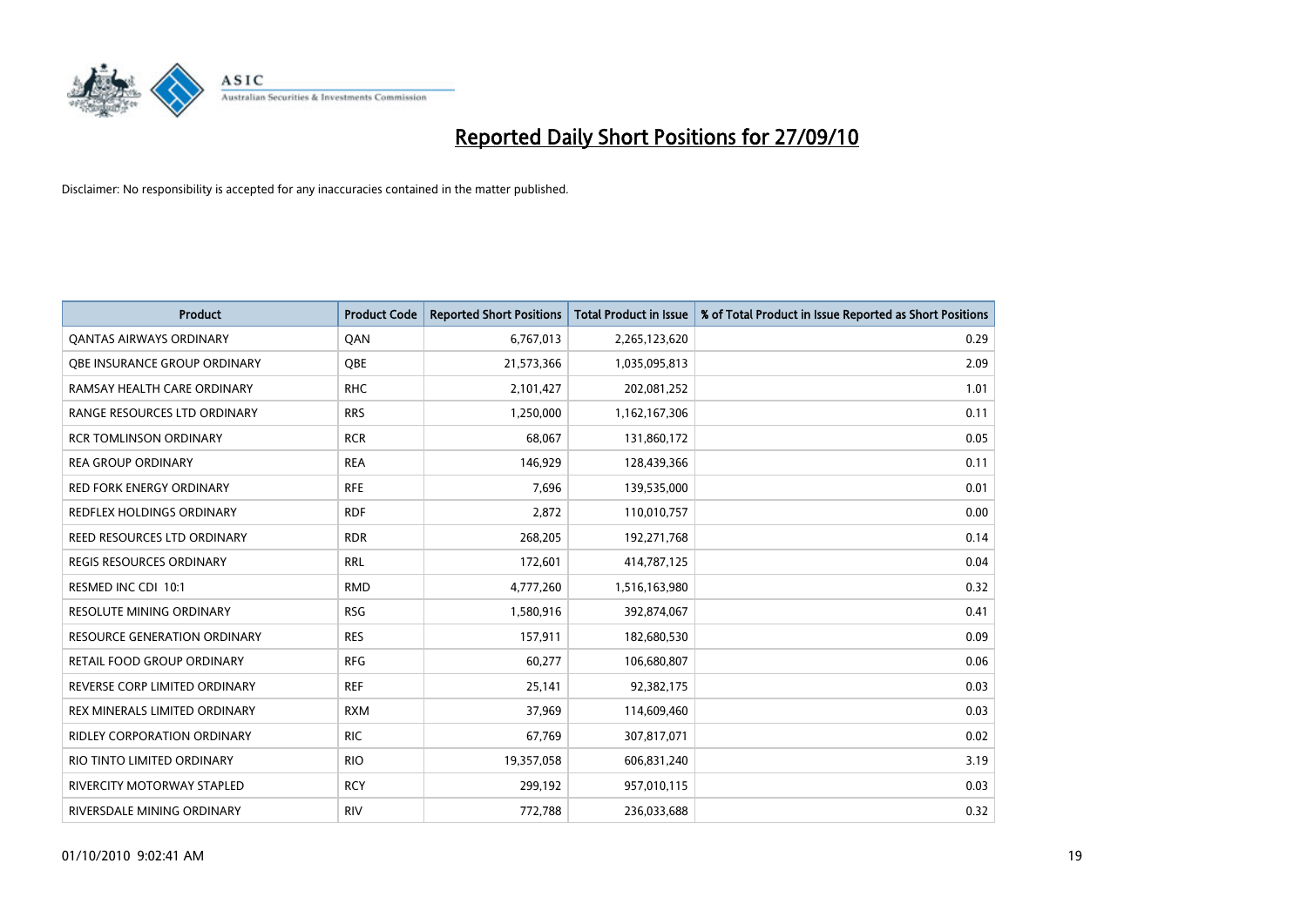

| <b>Product</b>                           | <b>Product Code</b> | <b>Reported Short Positions</b> | <b>Total Product in Issue</b> | % of Total Product in Issue Reported as Short Positions |
|------------------------------------------|---------------------|---------------------------------|-------------------------------|---------------------------------------------------------|
| ROC OIL COMPANY ORDINARY                 | <b>ROC</b>          | 4,767,271                       | 713,154,560                   | 0.66                                                    |
| SALMAT LIMITED ORDINARY                  | <b>SLM</b>          | 84,627                          | 159,134,483                   | 0.05                                                    |
| SAMSON OIL & GAS LTD ORDINARY            | SSN                 | 110,000                         | 1,663,905,592                 | 0.01                                                    |
| SANDFIRE RESOURCES ORDINARY              | <b>SFR</b>          | 34,587                          | 131,534,760                   | 0.03                                                    |
| <b>SANTOS LTD ORDINARY</b>               | <b>STO</b>          | 3,713,268                       | 832,582,523                   | 0.42                                                    |
| SARACEN MINERAL ORDINARY                 | SAR                 | 863,967                         | 491,818,083                   | 0.18                                                    |
| SEDGMAN LIMITED ORDINARY                 | <b>SDM</b>          | 550,801                         | 207,997,898                   | 0.25                                                    |
| SEEK LIMITED ORDINARY                    | <b>SEK</b>          | 4,025,313                       | 336,584,488                   | 1.20                                                    |
| SENETAS CORPORATION ORDINARY             | <b>SEN</b>          | 756,999                         | 461,522,263                   | 0.16                                                    |
| SERVCORP LIMITED ORDINARY                | SRV                 | 102,201                         | 98,440,807                    | 0.10                                                    |
| SERVICE STREAM ORDINARY                  | <b>SSM</b>          | 344,663                         | 283,418,867                   | 0.12                                                    |
| SEVEN GROUP HOLDINGS ORDINARY            | <b>SVW</b>          | 1,091,922                       | 305,410,281                   | 0.36                                                    |
| SIGMA PHARMACEUTICAL ORDINARY            | <b>SIP</b>          | 8,353,494                       | 1,178,626,572                 | 0.71                                                    |
| SILEX SYSTEMS ORDINARY                   | <b>SLX</b>          | 204,039                         | 149,506,391                   | 0.14                                                    |
| SILVER LAKE RESOURCE ORDINARY            | <b>SLR</b>          | 84,664                          | 178,757,838                   | 0.05                                                    |
| SIMS METAL MGMT LTD ORDINARY             | SGM                 | 2,291,927                       | 203,993,432                   | 1.13                                                    |
| SINGAPORE TELECOMM. CHESS DEPOSITARY INT | SGT                 | 2,799,955                       | 391,702,434                   | 0.72                                                    |
| SKILLED GROUP LTD ORDINARY               | <b>SKE</b>          | 84,104                          | 190,738,408                   | 0.04                                                    |
| SKY CITY ENTERTAIN, ORDINARY             | <b>SKC</b>          | 11,639,453                      | 575,114,687                   | 2.03                                                    |
| SKY NETWORK ORDINARY                     | <b>SKT</b>          | 919,140                         | 389,139,785                   | 0.24                                                    |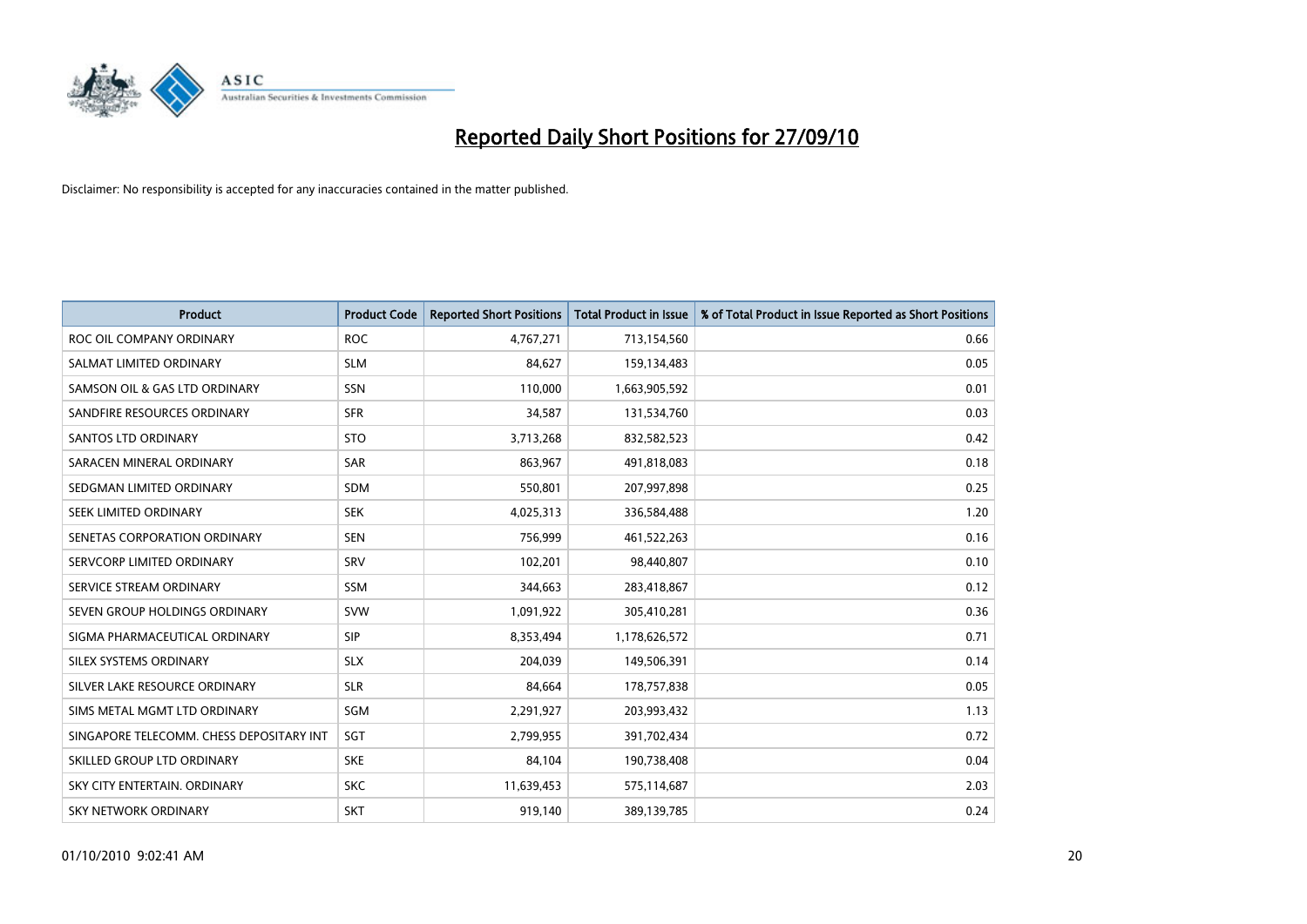

| <b>Product</b>                          | <b>Product Code</b> | <b>Reported Short Positions</b> | <b>Total Product in Issue</b> | % of Total Product in Issue Reported as Short Positions |
|-----------------------------------------|---------------------|---------------------------------|-------------------------------|---------------------------------------------------------|
| SMS MANAGEMENT, ORDINARY                | <b>SMX</b>          | 39.468                          | 67,182,500                    | 0.05                                                    |
| SONIC HEALTHCARE ORDINARY               | <b>SHL</b>          | 4,461,432                       | 388,429,875                   | 1.17                                                    |
| SOUL PATTINSON (W.H) ORDINARY           | SOL                 | 3,753                           | 238,640,580                   | 0.00                                                    |
| SP AUSNET STAPLED SECURITIES            | SPN                 | 7,587,582                       | 2,748,353,504                 | 0.26                                                    |
| SPARK INFRASTRUCTURE STAPLED SECURITIES | SKI                 | 19,254,763                      | 1,031,911,394                 | 1.85                                                    |
| SPDR 200 FUND ETF UNITS                 | STW                 | 2,006                           | 57,828,081                    | 0.00                                                    |
| SPECIALTY FASHION ORDINARY              | SFH                 | 1,404,102                       | 190,964,693                   | 0.74                                                    |
| SPOTLESS GROUP LTD ORDINARY             | SPT                 | 1,251,675                       | 259,309,656                   | 0.48                                                    |
| ST BARBARA LIMITED ORDINARY             | <b>SBM</b>          | 30,324,791                      | 1,953,168,407                 | 1.56                                                    |
| STAGING CONNECTIONS ORDINARY            | <b>STG</b>          | 2,917,189                       | 783,175,134                   | 0.37                                                    |
| STH AMERICAN COR LTD ORDINARY           | SAY                 | 9,200                           | 231,832,027                   | 0.00                                                    |
| STHN CROSS MEDIA ORDINARY               | SXL                 | 87,052                          | 378,827,750                   | 0.02                                                    |
| STOCKLAND UNITS/ORD STAPLED             | SGP                 | 12,114,664                      | 2,383,036,717                 | 0.49                                                    |
| <b>STRAITS RESOURCES ORDINARY</b>       | SRL                 | 5,138,970                       | 255,203,613                   | 2.02                                                    |
| STW COMMUNICATIONS ORDINARY             | SGN                 | 169,853                         | 364,310,964                   | 0.05                                                    |
| SUNCORP-METWAY, ORDINARY                | <b>SUN</b>          | 5,325,375                       | 1,281,390,524                 | 0.40                                                    |
| SUNDANCE RESOURCES ORDINARY             | <b>SDL</b>          | 16,528,497                      | 2,709,995,932                 | 0.62                                                    |
| SUNLAND GROUP LTD ORDINARY              | <b>SDG</b>          | 97,178                          | 251,107,692                   | 0.04                                                    |
| SUPER CHEAP AUTO GRP ORDINARY           | <b>SUL</b>          | 378,512                         | 127,890,079                   | 0.29                                                    |
| SWICK MINING ORDINARY                   | <b>SWK</b>          | 1,548                           | 236,724,970                   | 0.00                                                    |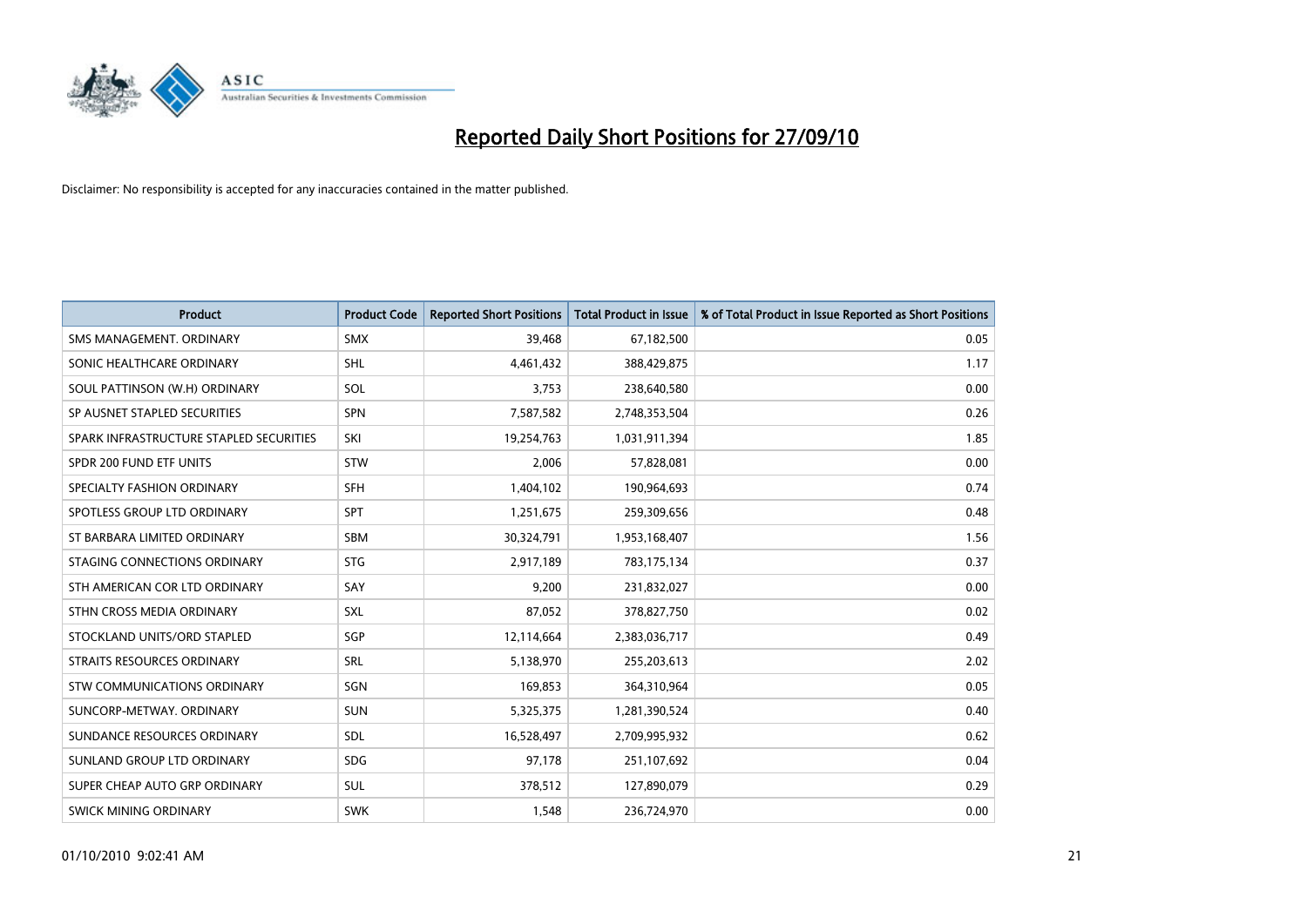

| <b>Product</b>                      | <b>Product Code</b> | <b>Reported Short Positions</b> | Total Product in Issue | % of Total Product in Issue Reported as Short Positions |
|-------------------------------------|---------------------|---------------------------------|------------------------|---------------------------------------------------------|
| SYMEX HOLDINGS ORDINARY             | SYM                 | 6,633                           | 125,037,628            | 0.01                                                    |
| TABCORP HOLDINGS LTD ORDINARY       | <b>TAH</b>          | 7,916,399                       | 616,489,466            | 1.29                                                    |
| <b>TALENT2 INTERNATION ORDINARY</b> | <b>TWO</b>          | 7                               | 141,237,971            | 0.00                                                    |
| TAP OIL LIMITED ORDINARY            | <b>TAP</b>          | 5,923                           | 156,485,921            | 0.00                                                    |
| TASSAL GROUP LIMITED ORDINARY       | <b>TGR</b>          | 3,745,628                       | 144,197,882            | 2.59                                                    |
| <b>TATTS GROUP LTD ORDINARY</b>     | <b>TTS</b>          | 10,447,270                      | 1,282,032,285          | 0.82                                                    |
| <b>TELECOM CORPORATION ORDINARY</b> | <b>TEL</b>          | 32,777,138                      | 1,924,215,365          | 1.70                                                    |
| TELSTRA CORPORATION. ORDINARY       | <b>TLS</b>          | 57,536,117                      | 12,443,074,357         | 0.46                                                    |
| TEN NETWORK HOLDINGS ORDINARY       | <b>TEN</b>          | 3,737,125                       | 1,045,236,720          | 0.37                                                    |
| TFS CORPORATION LTD ORDINARY        | <b>TFC</b>          | 63,054                          | 227,360,909            | 0.02                                                    |
| THE REJECT SHOP ORDINARY            | <b>TRS</b>          | 25,475                          | 26,033,570             | 0.11                                                    |
| THOR MINING PLC CHESS DEPOSITARY    | <b>THR</b>          | 2,307                           | 245,247,701            | 0.00                                                    |
| THORN GROUP LIMITED ORDINARY        | <b>TGA</b>          | 2,361                           | 129,459,770            | 0.00                                                    |
| TIMBERCORP LIMITED ORDINARY         | <b>TIM</b>          | 1,171,620                       | 352,071,429            | 0.33                                                    |
| <b>TISHMAN SPEYER UNITS</b>         | <b>TSO</b>          | 50,674                          | 338,440,904            | 0.01                                                    |
| TNG LIMITED ORDINARY                | <b>TNG</b>          | 4,321                           | 258,055,076            | 0.00                                                    |
| TOLL HOLDINGS LTD ORDINARY          | <b>TOL</b>          | 11,610,207                      | 702,867,609            | 1.64                                                    |
| TORO ENERGY LIMITED ORDINARY        | <b>TOE</b>          | 35,404                          | 964,936,676            | 0.00                                                    |
| <b>TOWER AUSTRALIA ORDINARY</b>     | <b>TAL</b>          | 1,042,907                       | 415,928,881            | 0.24                                                    |
| <b>TOWER LIMITED ORDINARY</b>       | <b>TWR</b>          | 689.519                         | 260,631,787            | 0.26                                                    |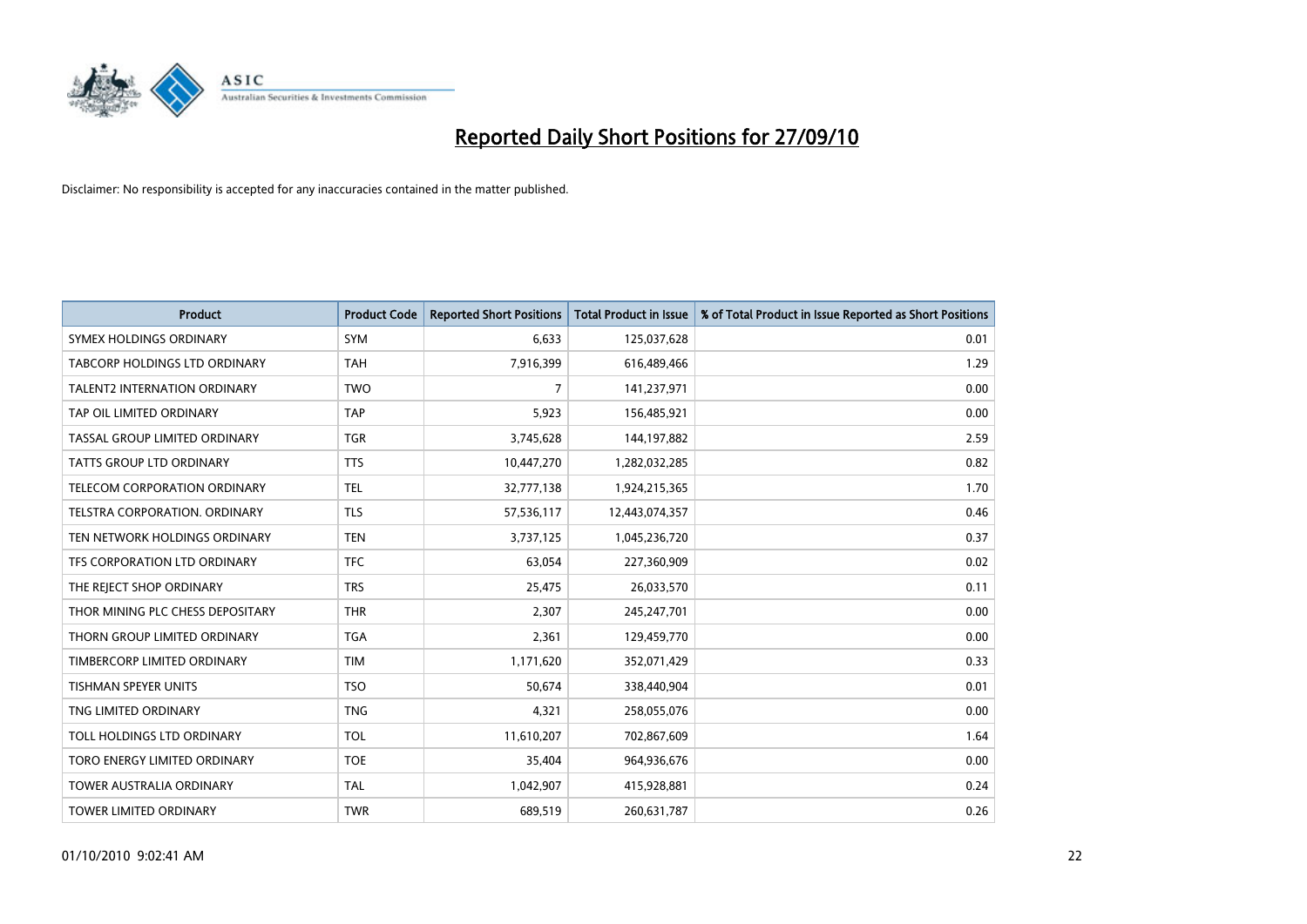

| <b>Product</b>                            | <b>Product Code</b> | <b>Reported Short Positions</b> | Total Product in Issue | % of Total Product in Issue Reported as Short Positions |
|-------------------------------------------|---------------------|---------------------------------|------------------------|---------------------------------------------------------|
| TOX FREE SOLUTIONS ORDINARY               | <b>TOX</b>          | 88,816                          | 91,765,500             | 0.09                                                    |
| TPG TELECOM LIMITED ORDINARY              | <b>TPM</b>          | 1,317,177                       | 767,849,104            | 0.18                                                    |
| TRANSFIELD SERV INFR STAPLED SECURITIES   | <b>TSI</b>          | 198.385                         | 434,862,971            | 0.05                                                    |
| TRANSFIELD SERVICES ORDINARY              | <b>TSE</b>          | 1,962,517                       | 414,278,904            | 0.47                                                    |
| TRANSPACIFIC INDUST, ORDINARY             | <b>TPI</b>          | 12,184,186                      | 960,638,735            | 1.28                                                    |
| TRANSURBAN GROUP TRIPLE STAPLED SEC.      | <b>TCL</b>          | 5,446,066                       | 1,441,290,633          | 0.37                                                    |
| TRINITY GROUP STAPLED SECURITIES          | <b>TCO</b>          | 3,419                           | 231,701,539            | 0.00                                                    |
| TROY RESOURCES NL ORDINARY                | <b>TRY</b>          | 26,183                          | 87,474,323             | 0.03                                                    |
| UGL LIMITED ORDINARY                      | UGL                 | 4,317,035                       | 165,928,705            | 2.58                                                    |
| UNILIFE CORPORATION CDI 6:1               | <b>UNS</b>          | 190,500                         | 238,135,980            | 0.08                                                    |
| UXC LIMITED ORDINARY                      | <b>UXC</b>          | 664,849                         | 295,798,104            | 0.22                                                    |
| VALAD PROPERTY GROUP STAPLED US PROHIBIT. | <b>VPG</b>          | 4,216,010                       | 2,302,129,263          | 0.18                                                    |
| <b>VDM GROUP LIMITED ORDINARY</b>         | <b>VMG</b>          | 11,116                          | 195,613,088            | 0.01                                                    |
| <b>VENTURE MINERALS ORDINARY</b>          | <b>VMS</b>          | 6,500                           | 168, 163, 334          | 0.00                                                    |
| <b>VILLAGE ROADSHOW LTD ORDINARY</b>      | <b>VRL</b>          | 682                             | 114,217,649            | 0.00                                                    |
| VILLAGE ROADSHOW LTD 'A' CLASS PREFERENCE | <b>VRLPA</b>        | 19,559                          | 52,235,451             | 0.04                                                    |
| VIRGIN BLUE HOLDINGS ORDINARY             | <b>VBA</b>          | 20,177,450                      | 2,209,126,568          | 0.89                                                    |
| VISION GROUP HLDGS ORDINARY               | <b>VGH</b>          | 78,000                          | 72,671,765             | 0.11                                                    |
| <b>VITA GROUP LTD ORDINARY</b>            | <b>VTG</b>          | 75,190                          | 142,499,800            | 0.05                                                    |
| VITERRA INC CDI 1:1                       | <b>VTA</b>          | 64,145                          | 68,629,939             | 0.09                                                    |